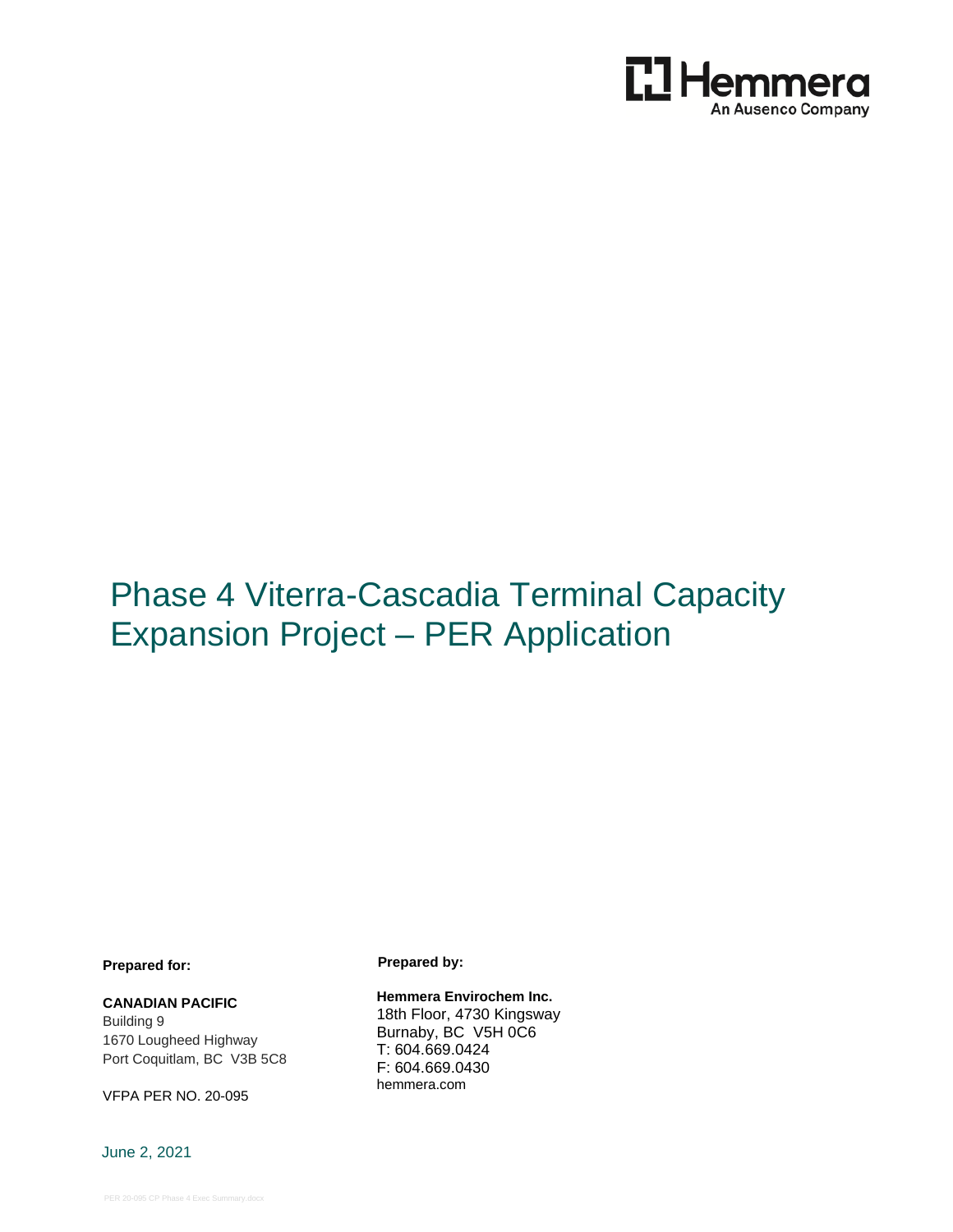# **TABLE OF CONTENTS**

| 1.0 |     |        |  |  |
|-----|-----|--------|--|--|
|     | 1.1 |        |  |  |
|     | 1.2 |        |  |  |
| 2.0 |     |        |  |  |
|     | 2.1 |        |  |  |
|     |     | 2.1.1  |  |  |
|     |     | 2.1.2  |  |  |
|     |     | 2.1.3  |  |  |
|     |     | 2.1.4  |  |  |
|     |     | 2.1.5  |  |  |
|     |     | 2.1.6  |  |  |
|     | 2.2 |        |  |  |
|     | 2.3 |        |  |  |
| 3.0 |     |        |  |  |
| 4.0 |     |        |  |  |
|     | 4.1 |        |  |  |
|     |     | 4.1.1  |  |  |
|     |     | 4.1.2  |  |  |
|     | 4.2 |        |  |  |
|     |     | 4.2.1  |  |  |
|     |     | 4.2.2  |  |  |
|     |     | 4.2.3  |  |  |
|     |     | 4.2.4  |  |  |
|     |     | 4.2.5  |  |  |
|     |     | 4.2.6  |  |  |
|     |     | 4.2.7  |  |  |
|     |     | 4.2.8  |  |  |
|     |     | 4.2.9  |  |  |
|     |     | 4.2.10 |  |  |
|     | 4.3 |        |  |  |
|     |     | 4.3.1  |  |  |
|     |     | 4.3.2  |  |  |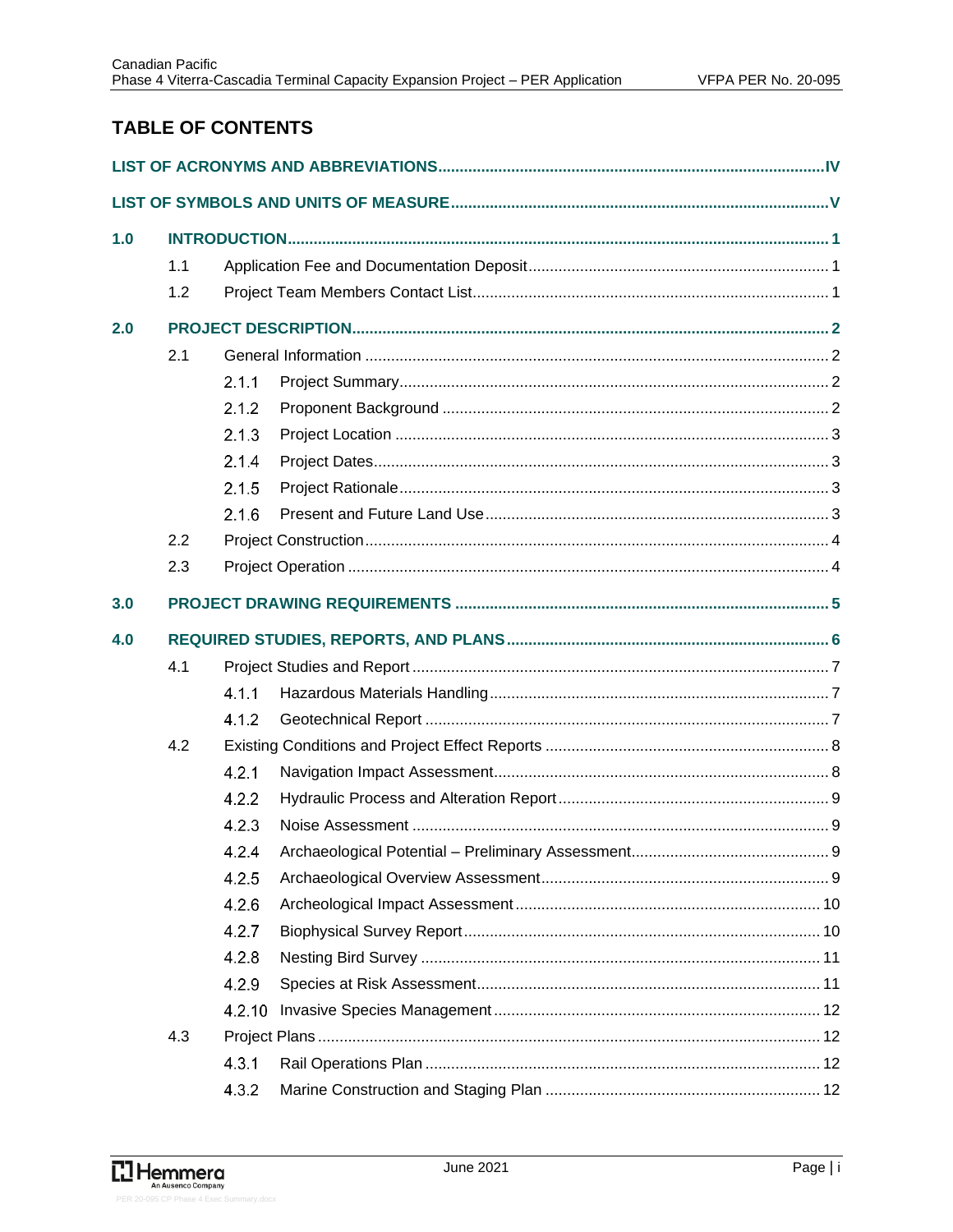|     |     | 4.3.3 |  |  |
|-----|-----|-------|--|--|
|     |     | 4.3.4 |  |  |
|     |     | 4.3.5 |  |  |
|     |     | 4.3.6 |  |  |
| 5.0 |     |       |  |  |
|     | 5.1 |       |  |  |
|     |     | 5.1.1 |  |  |
|     |     | 5.1.2 |  |  |
|     |     | 5.1.3 |  |  |
|     | 5.2 |       |  |  |
| 6.0 |     |       |  |  |
|     | 6.1 |       |  |  |
|     | 6.2 |       |  |  |
|     | 6.3 |       |  |  |
| 7.0 |     |       |  |  |

### **LIST OF TABLES (WITHIN TEXT)**

| Table 3-1 |  |
|-----------|--|
| Table 4-1 |  |

# **LIST OF APPENDICES**

### **FIGURES (APPENDED)**

| Figure 1a | Viterra-Cascadia Terminal Capacity Expansion Project, located in the Burrard Inlet,<br>Burnaby, BC |
|-----------|----------------------------------------------------------------------------------------------------|
| Figure 1b | Viterra-Cascadia Terminal Capacity Expansion Project, located in the Burrard Inlet,<br>Burnaby, BC |
| Figure 2  | Property Overview and Information Offsetting Location                                              |
| Figure 3a | <b>Project Footprint and Habitat Impact Summary</b>                                                |
| Figure 3b | <b>Project Footprint and Habitat Impact Summary</b>                                                |
| Figure 4a | Zone 1 Construction Staging and Laydown Area                                                       |
| Figure 4b | Zone 2 Construction Staging and Laydown Area                                                       |
| Figure 4c | Zone 3 Construction Staging and Laydown Area                                                       |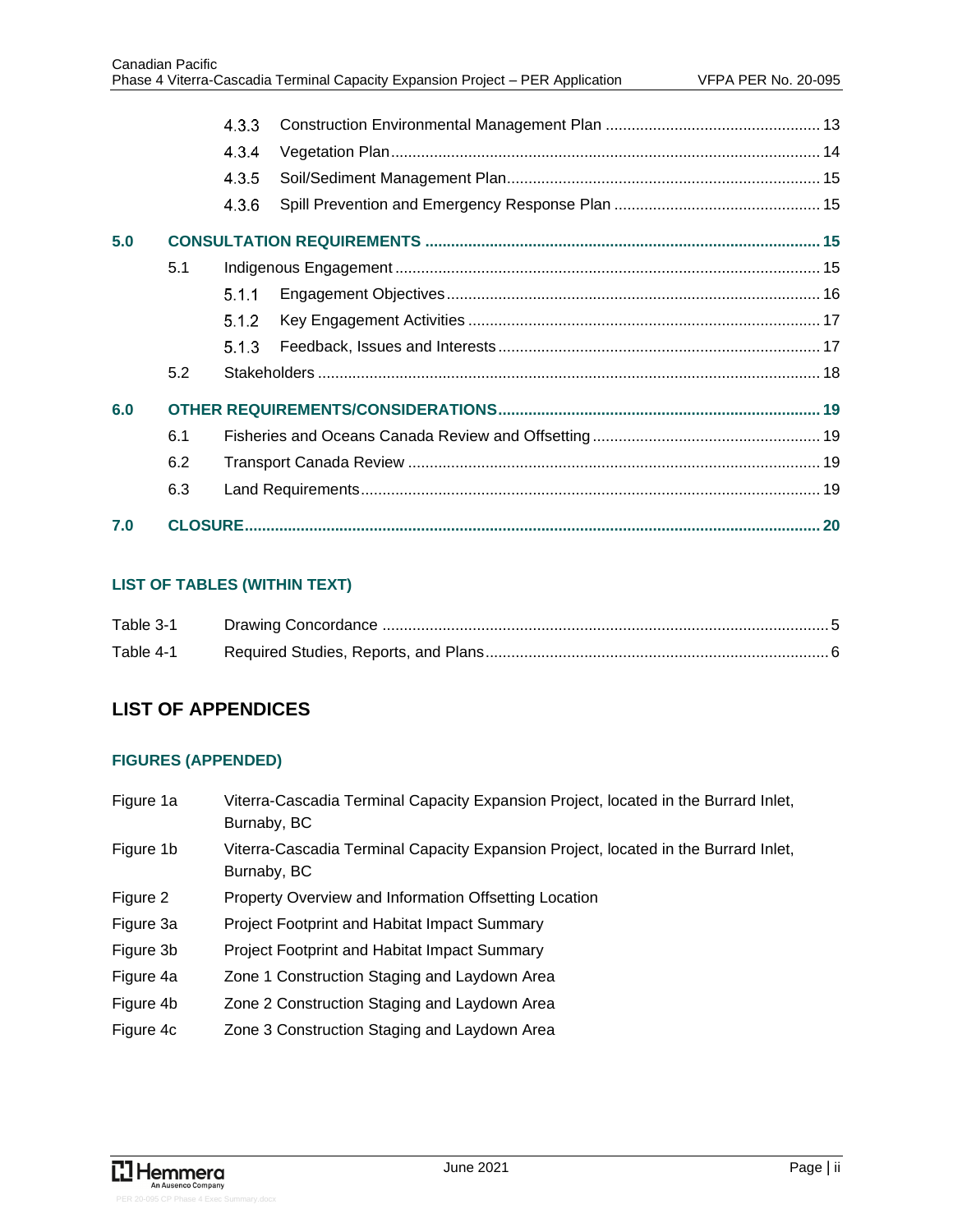### **LIST OF ATTACHMENTS**

- Table of Concordance
- Contact List
- 3 Application Fee and Deposit (E-Remittance paid May 28<sup>th</sup>)
- Application Form (submitted via VFPA Permit Portal)
- Drawings
- Construction Environmental Monitoring Plan (CEMP)
- Geotechnical Design Report
- Marine Construction and Staging
- Marine Communications
- Navigation Impact Assessment
- Hydraulic Process and Alteration Report
- Noise Assessment
- Archaeology
- Species at Risk and Invasive Species Assessments with Vegetation Overview Plan
- Aquatics Effects Assessment
- 16 Indigenous Engagement Summary
- Habitat Offsetting Plan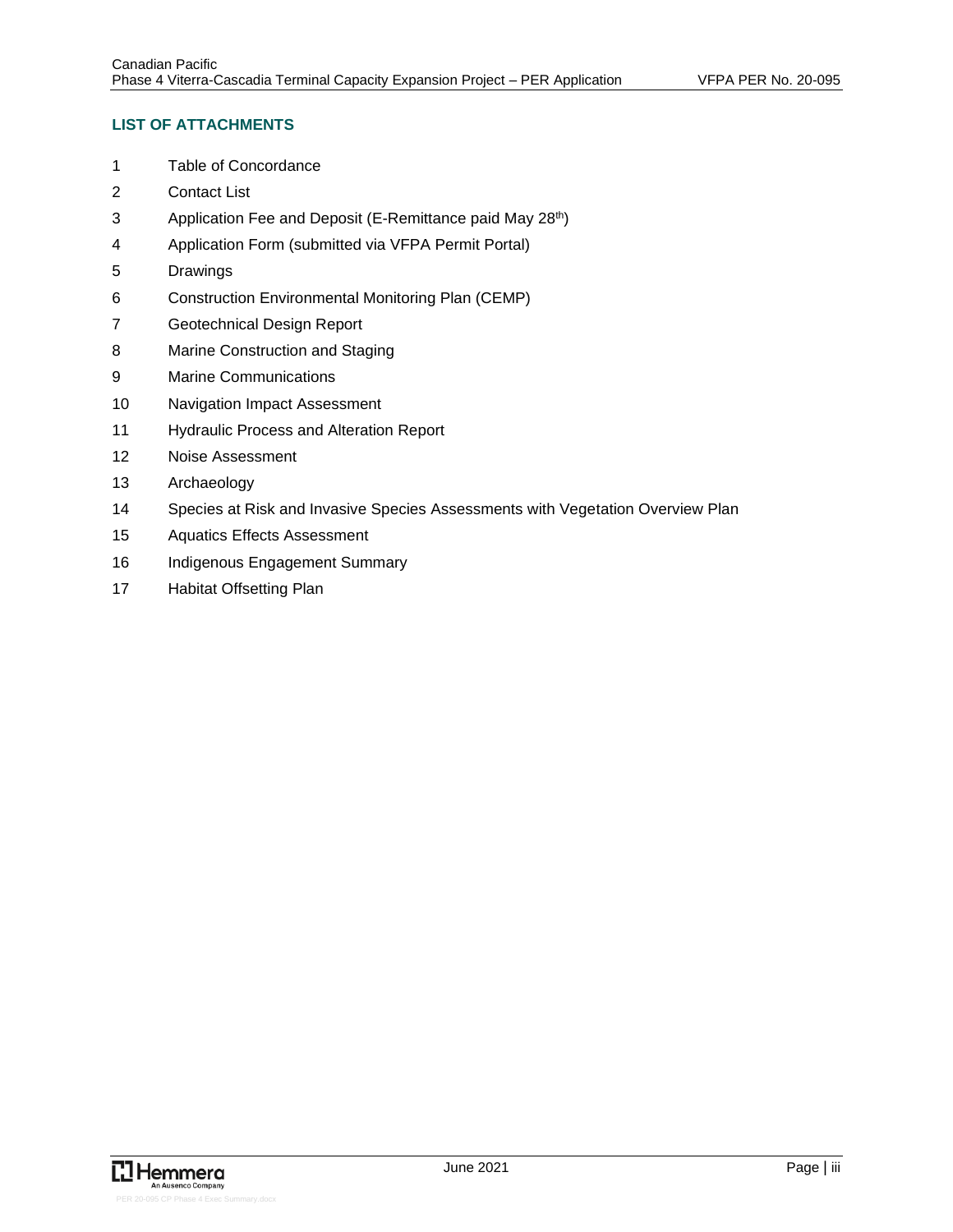# <span id="page-4-0"></span>**LIST OF ACRONYMS AND ABBREVIATIONS**

| Acronym / Abbreviation | Definition                                          |
|------------------------|-----------------------------------------------------|
| <b>AEA</b>             | <b>Aquatic Effects Assessment</b>                   |
| AIA                    | Archeological Impact Assessment                     |
| Ausenco                | Ausenco Engineering Canada Inc.                     |
| BC                     | <b>British Columbia</b>                             |
| <b>BMP</b>             | <b>Best Management Practice</b>                     |
| <b>CEMP</b>            | <b>Construction Environmental Management Plan</b>   |
| <b>CP</b>              | Canadian Pacific Railway                            |
| <b>CRA</b>             | commercial, recreational, and Aboriginal fisheries  |
| <b>DFO</b>             | <b>Fisheries and Oceans Canada</b>                  |
| EA                     | <b>Environmental Assessment</b>                     |
| <b>EM</b>              | <b>Environmental Monitor</b>                        |
| <b>EMBC</b>            | Emergency Management British Columbia               |
| <b>FAA</b>             | <b>Fisheries Act Authorization</b>                  |
| Hemmera                | Hemmera Envirochem Inc.                             |
| Logistro               | Logistro Consulting International Inc.              |
| <b>MCTS</b>            | Marine Communications and Traffic Services          |
| <b>MECCS</b>           | Ministry of Environment and Climate Change Strategy |
| <b>MSDS</b>            | Material Safety Data Sheet                          |
| <b>MWLAP</b>           | Ministry of Water, Land, and Air Protection         |
| <b>CNWA</b>            | Canadian Navigable Water Act                        |
| <b>PER</b>             | Project and Environmental Review                    |
| QEP                    | <b>Qualified Environmental Professional</b>         |
| <b>SAR</b>             | Species at Risk                                     |
| <b>SARA</b>            | Species at Risk Act                                 |
| <b>SDS</b>             | safety data sheets                                  |
| Terra                  | Terra Archaeology Limited                           |
| <b>VFPA</b>            | Vancouver Fraser Port Authority                     |
| <b>WHMIS</b>           | Workplace Hazardous Materials Information System    |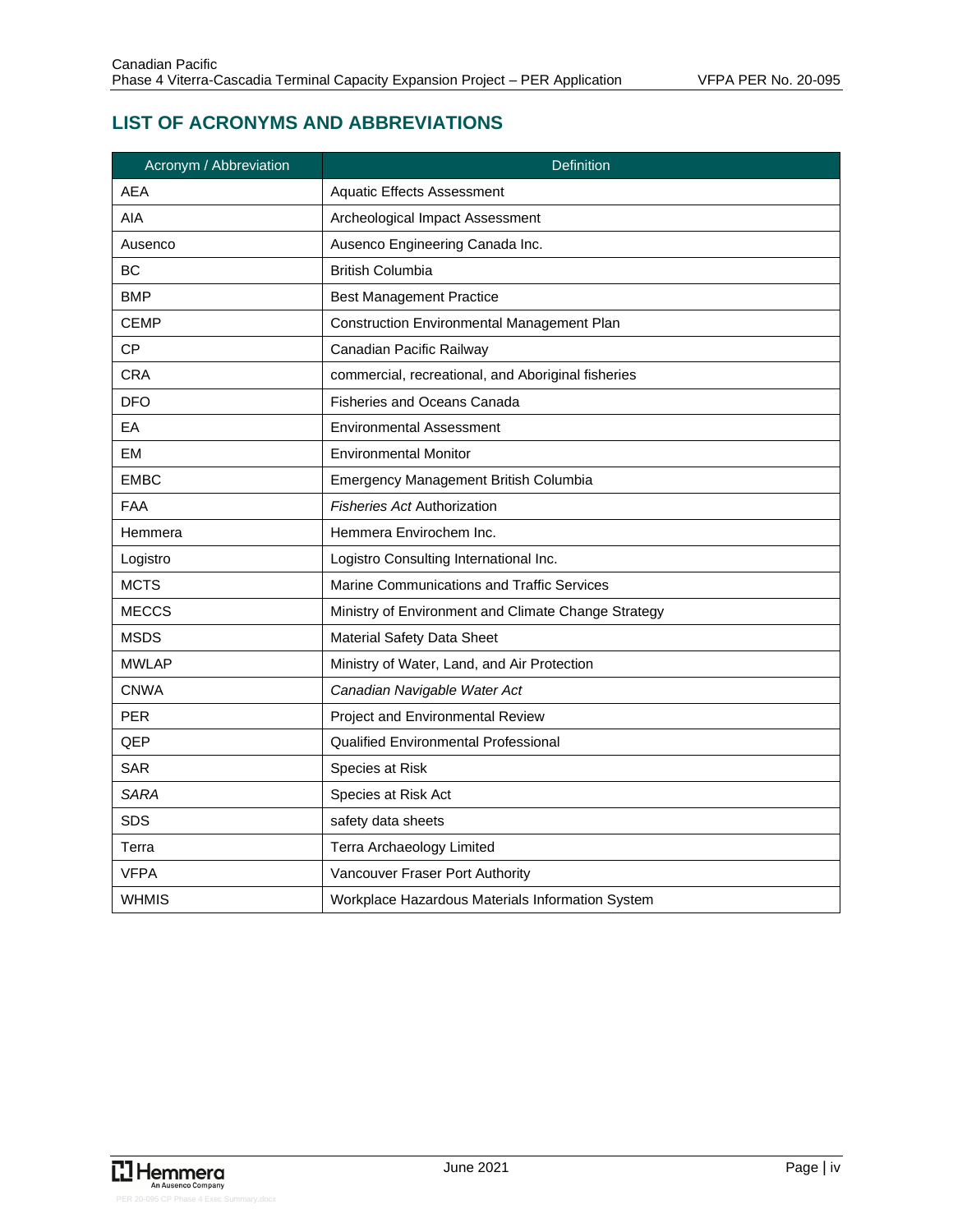# <span id="page-5-0"></span>**LIST OF SYMBOLS AND UNITS OF MEASURE**

| Symbol / Unit of Measure | <b>Definition</b> |
|--------------------------|-------------------|
| CD                       | chart datum       |
| cm                       | centimeter        |
| g                        | gram              |
| ha                       | hectare           |
| km                       | kilometre         |
| m                        | metre             |
| mm                       | millimetre        |
| ug                       | microgram         |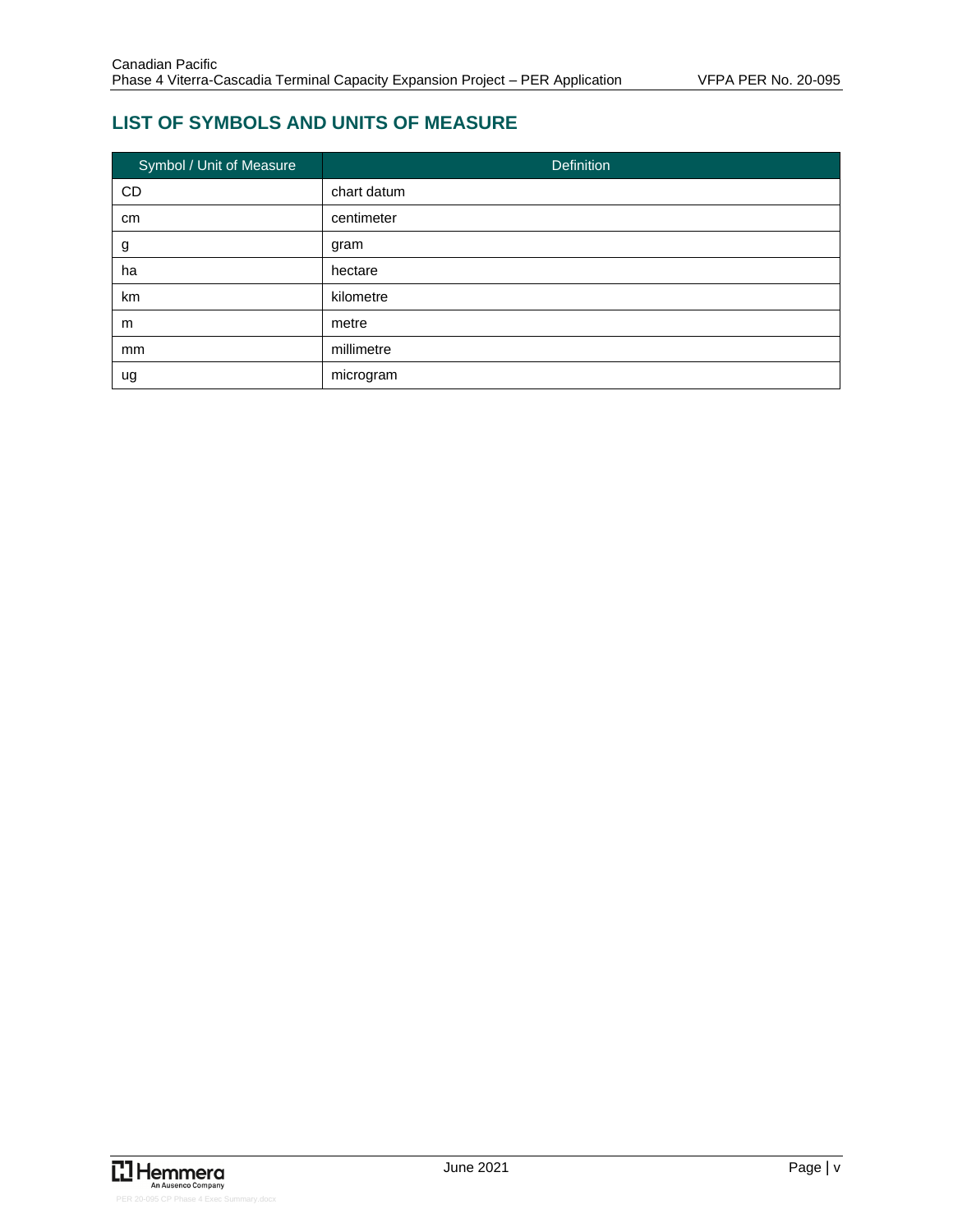# <span id="page-6-0"></span>**1.0 INTRODUCTION**

As part of the Vancouver Fraser Port Authority (VFPA) Burrard Inlet Road and Rail Improvement Project, Canadian Pacific Railway (CP) is proposing Phase 4 of the Viterra-Cascadia Grain Terminal (Terminal) along the south shore of Burrard Inlet, approximately 1,000 m east of the Second Narrows in Burnaby, BC. (Project). This permit Application covers site preparation, construction and operation of the Project, which will take place on federal lands within the jurisdiction of the Vancouver Fraser Port Authority (VFPA); the foreshore section of the Project is undesignated and in part under current CP lease. The purpose of the proposed extension is to improve overall mainline and switching operations at the Terminal facility. The increased track length will also add capacity for additional grain product unloading. A detailed description of the Project is provided in **Section 2.0** of this Project and Environmental Review (PER) Application. As the Project proponent, CP operates from its headquarters at 7550 Ogden Dale Road S.E., Calgary, Alberta, T2C 4X9. Additional information about CP is available on the corporate website at www.cpr.ca.

This Application has been prepared to meet the Category C Application Submission Requirements, sent on January 12th, 2021, for the VFPA Project and Environmental Review (PER) No. 20-095. The PER requirements were developed by the VFPA, based on the correspondence in early 2020 and a preliminary application submission in June 2020. The Application includes supporting studies that are provided as attachments, which may include appended documents that are identified as appendices.

To assist the reader in navigating the document and to demonstrate compliance with the submission requirements, a Table of Concordance has been prepared, and is included as **Attachment 1.1**. The Table of Concordance presents details of all completed studies in support of the Application.

### <span id="page-6-1"></span>**1.1 Application Fee and Documentation Deposit**

The Application fee of \$13,125 (including GST) and documentation deposit were provided ahead of submission via electronic transfer (May 28, 2021). The documentation deposit is based on 1% of the construction value of the portion of works within VFPA's jurisdiction, which is estimated to be \$30,000,000, to a maximum of \$10,000. As such, a documentation deposit of \$10,000 is provided with this submission.

### <span id="page-6-2"></span>**1.2 Project Team Members Contact List**

**Attachment 2** provides a central contact list for all Project team members including name, title, address, phone number, and email address.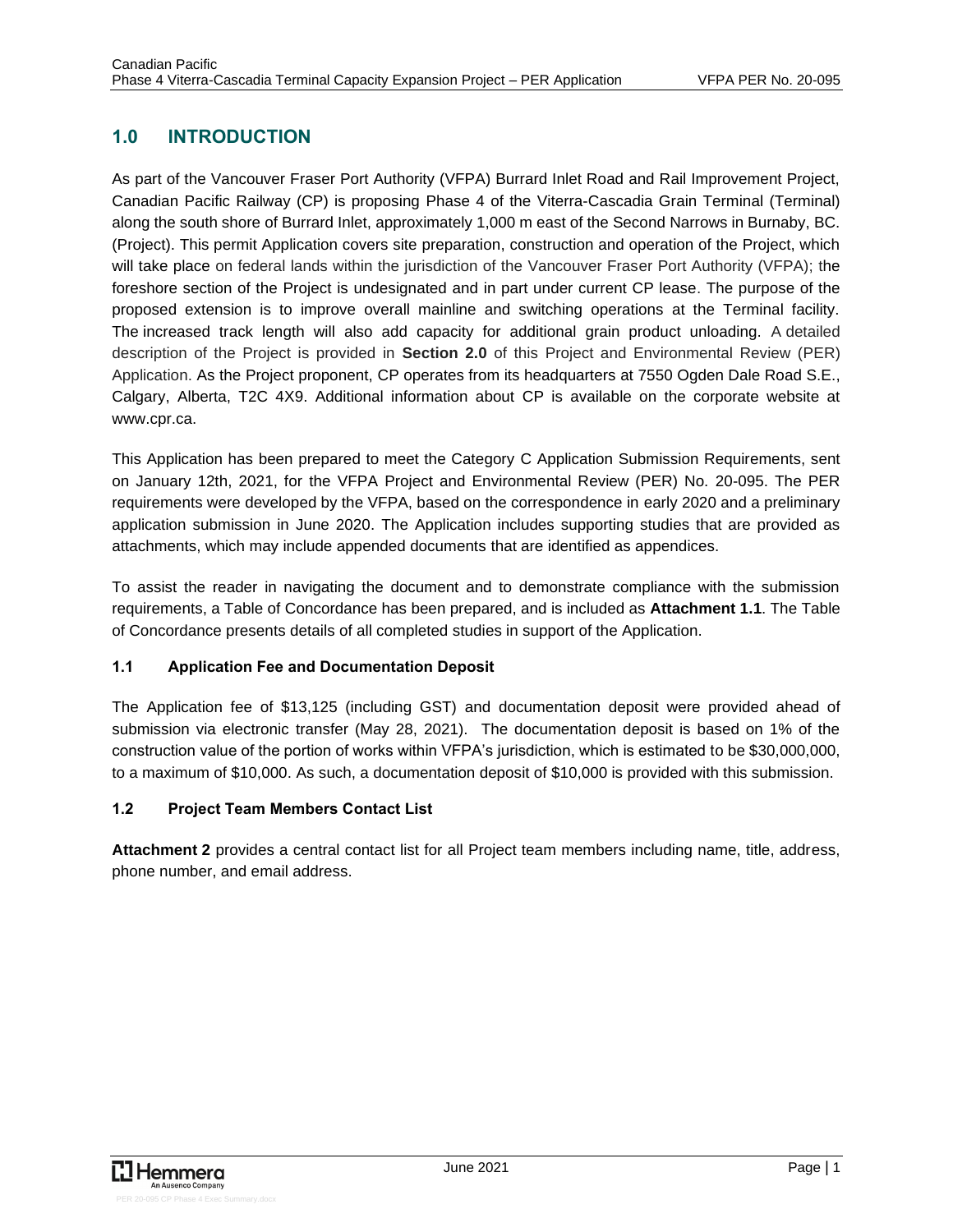# <span id="page-7-0"></span>**2.0 PROJECT DESCRIPTION**

This Project Description provides general information about the Project, introduces CP as the Project proponent, and presents an overview of the activities anticipated to occur during the Project's lifecycle.

Located on the south side of the Burrard Inlet in Burnaby, BC, the upland portion of the Project Area is believed to have been historically filled around 1886 when the CP rail line was constructed and again in the 1990's to accommodate the Westcoast Express track construction.

### <span id="page-7-1"></span>**2.1 General Information**

The following sub-sections provide a summary of the Project, an overview of the background of CP as the proponent, and the rationale guiding Project development. In addition, these sub-sections present the proposed Project setting and schedule; outline the intended land use including ownership and tenure; and summarize the approach for consistent land use at the Project Area.

#### <span id="page-7-2"></span> $2.1.1$ **Project Summary**

Phase 4 will require reconfiguration of existing tracks associated with the Chevron Parkland Refinery (Parkland) and construction of a new control point at Mile 123.00. CP is also proposing a rail track extension east of the Viterra-Cascadia Grain Terminal along the south shore of Burrard Inlet, 1,000 m east of the Second Narrows in Burnaby, BC. Freight volumes in and out of the Terminal have resulted in a shortage of track capacity during peak shipping season. The purpose of the proposed extension is to improve overall mainline and switching operations at the Terminal facility and remove bottlenecks in the transportation network. The increased track length will also add capacity for additional grain product unloading. The proposed track extension is located approximately 1,300 m east of the Cascadia Terminal and would increase the length of the existing third track by approximately 1,500 metres (m), as shown on **Figures 1a** and **1b** and **Figure 2**.

The proposed track extension will involve widening of the existing CP rail embankment, including placement of clean, engineered, fill material extending into Burrard Inlet resulting in permanent alteration and some permanent loss of intertidal fish habitat in the marine environment, as indicated in **Figure 3a and b**. The Project involves construction of fish habitat offsetting features within the intertidal and subtidal marine environment.

#### <span id="page-7-3"></span> $2.1.2$ **Proponent Background**

Founded in 1881 to connect Canada, CP delivers transportation solutions that connect North America and the world. The Terminal is a modern, multi-purpose marine terminal. The facility handles wheat, durum, canola, barley and rye, with a storage capacity of 280,000 tonnes<sup>1</sup>.

Since 1881, CP has helped connect people, build communities, and provide a vital transportation service to North Americans. CP's sustainability practices are rooted in this long-standing legacy and support CP's commitments of driving long-term value creation for all our stakeholders and building for the future.

<sup>1</sup> https://www.viterra.com/web/canada/cascadia-terminal-virtual-tour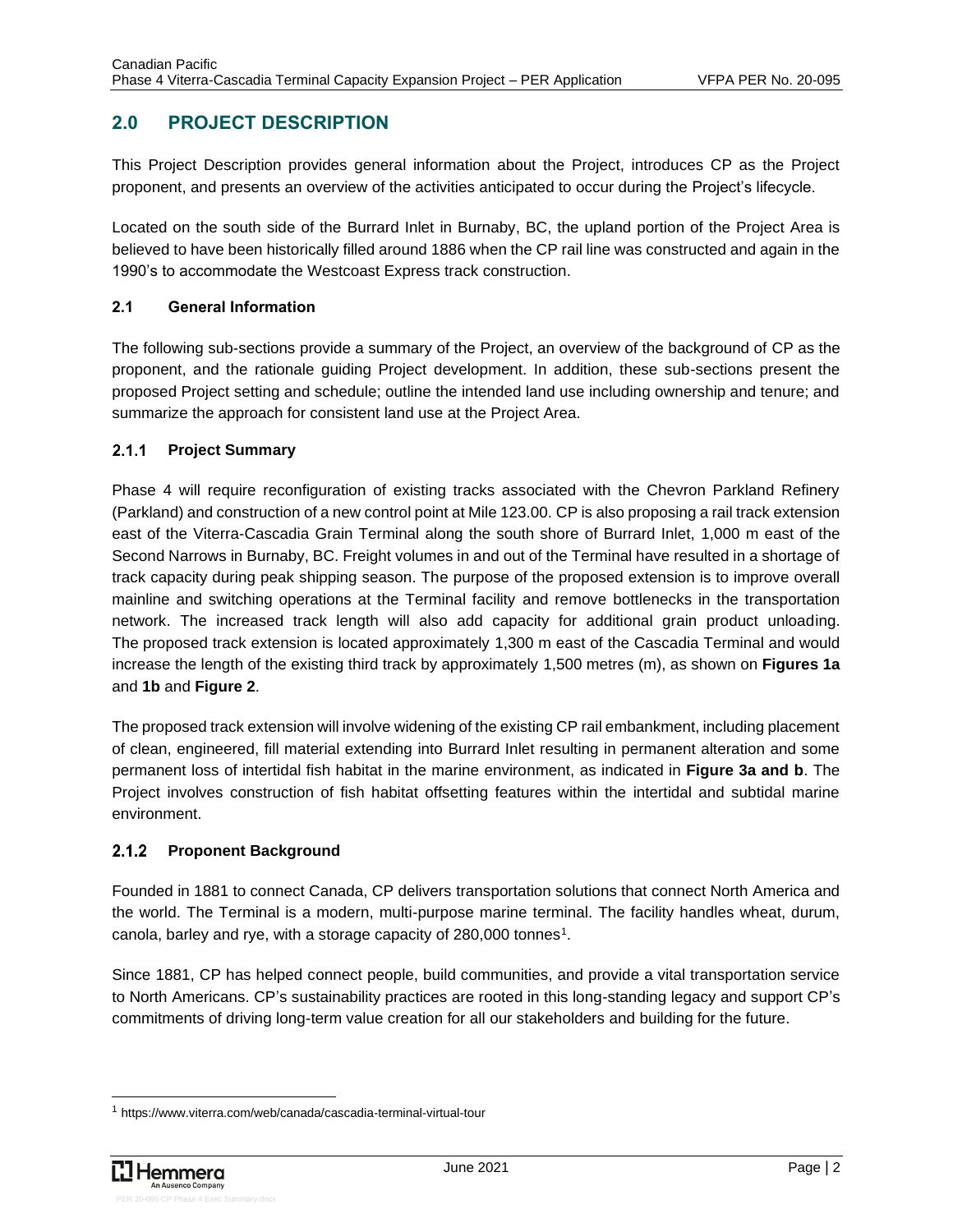CP is committed to minimizing the environmental footprint of rail operations. In recent years CP has made significant enhancements to its network, operating practices and locomotive fleet, to dramatically improve the efficiency of their operations. Implementation of precision scheduled railroading, investments in refurbished locomotives, integration of fuel use best practices, and upgraded infrastructure and technology, have helped CP improve fuel efficiency by approximately 15 percent since 2012<sup>2</sup>.

CP remains committed, throughout the Project design and environmental assessment process and beyond, to implementing best available technology that balances environmental controls with capital and operating cost of the technology, while minimising adverse socio-community and environmental effects.

#### <span id="page-8-0"></span> $2.1.3$ **Project Location**

The Project is approximately centred at 49°17'25.6" N latitude and 123°00'13.2"W" longitude, east of the Viterra-Cascadia Grain Terminal between CP Mile 123.006 and 124.160 in CP's Cascade Subdivision, within the City of Burnaby (see **Figure 1a** and **1b**). The Project Area encompasses the area of infilling required for the track expansion, the Phase 4 footprint is estimated to be approximately 30,000 m<sup>2</sup>.

#### <span id="page-8-1"></span> $2.1.4$ **Project Dates**

Construction of the Project is scheduled to commence in January 2022 and will be completed in three main phases, Zone 1 and Zone 2 (January – February 2022), Zone 3 and Zone 2 (August – December 2022), Offsetting Construction (December 2022 – January 2023).

#### <span id="page-8-2"></span> $2.1.5$ **Project Rationale**

Freight volumes in and out of the Terminal have resulted in a shortage of track capacity during the peak shipping season. In addition, the Terminal is also expanding capacity inside their own facility in order to prepare for the acceptance of increased grain volumes in unit trains. The increased track length will add capacity for additional grain product unloading.

### <span id="page-8-3"></span>**Present and Future Land Use**

The Project Area is currently active and contains existing rail infrastructure. Upland portions of the foreshore are within VFPA proprietary jurisdiction. Marine portions of the Project are located entirely on federal lands designated by the Port of Vancouver's Land Use Plan as 'Port Terminal and Recreation'. CP will be obtaining a lease from VFPA for all areas not already within the existing lease area, including land portions and waterlot areas in support of the proposed offsetting.

The Project Area is bordered to the south by Montrose Park, Parkland Refinery, and Confederation Park moving west to east. Second Narrows Bridge and the Viterra Cascadia Terminal to the west (800 m), and the north is open to Burrard Inlet. South of Montrose Park, existing land use is residential (distance to nearest houses is approximately 170 m) and institutional (distance to nearest school approximately 90 m).

<sup>2</sup> https://www.cpr.ca/en/about-cp/corporate-sustainability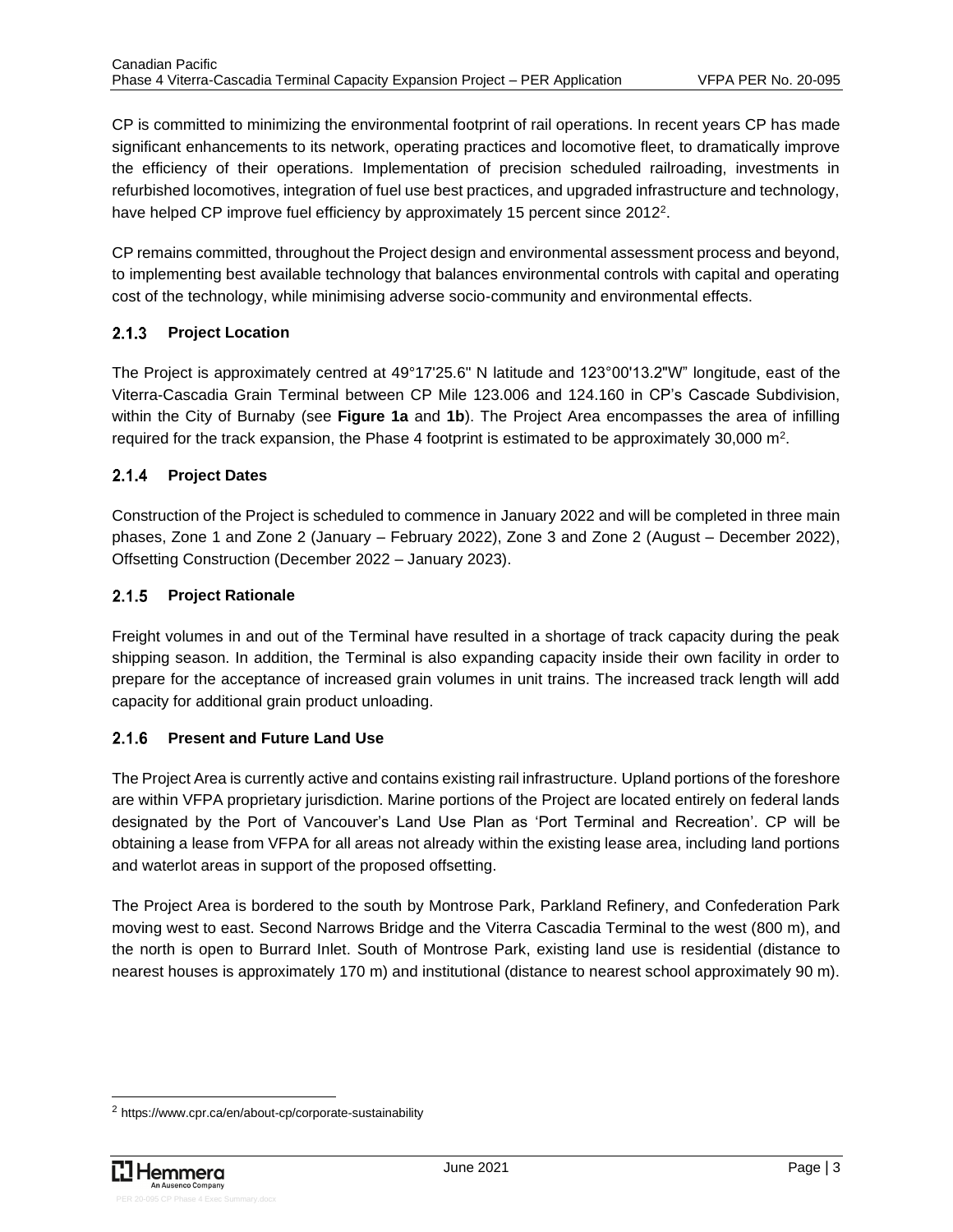### <span id="page-9-0"></span>**2.2 Project Construction**

The Project involves construction of a rail track extension to the Terminal along the south shore of Burrard Inlet, 800 m east of the Second Narrows in Burnaby, BC. The proposed track extension is located approximately 1,200 m east of the Terminal and would create a fourth track between Mile 124.160 and 123.006 for a total length of approximately 2,000 m.

A detailed Project schedule will be developed once a construction contractor is procured, which is expected in Fall 2021.

### <span id="page-9-1"></span>**2.3 Project Operation**

The proposed Project will not result in an increase in operations, only additional train car storage length. The Project will result in approximately 1,654m (5,427 ft) of additional track capacity at the east end of Track K09 resulting in total track capacity of 2,925m (9,595 ft) east of the Viterra grain dumper. This will provide sufficient track capacity to hold a full indexed grain train without the need to split cars or occupy the main tracks – which is a requirement based on the current track length and configuration. There will be no additional locomotives added to service the Viterra terminal based on current grain throughput volumes. The seasonality or daily timing of workload for switching will not change either.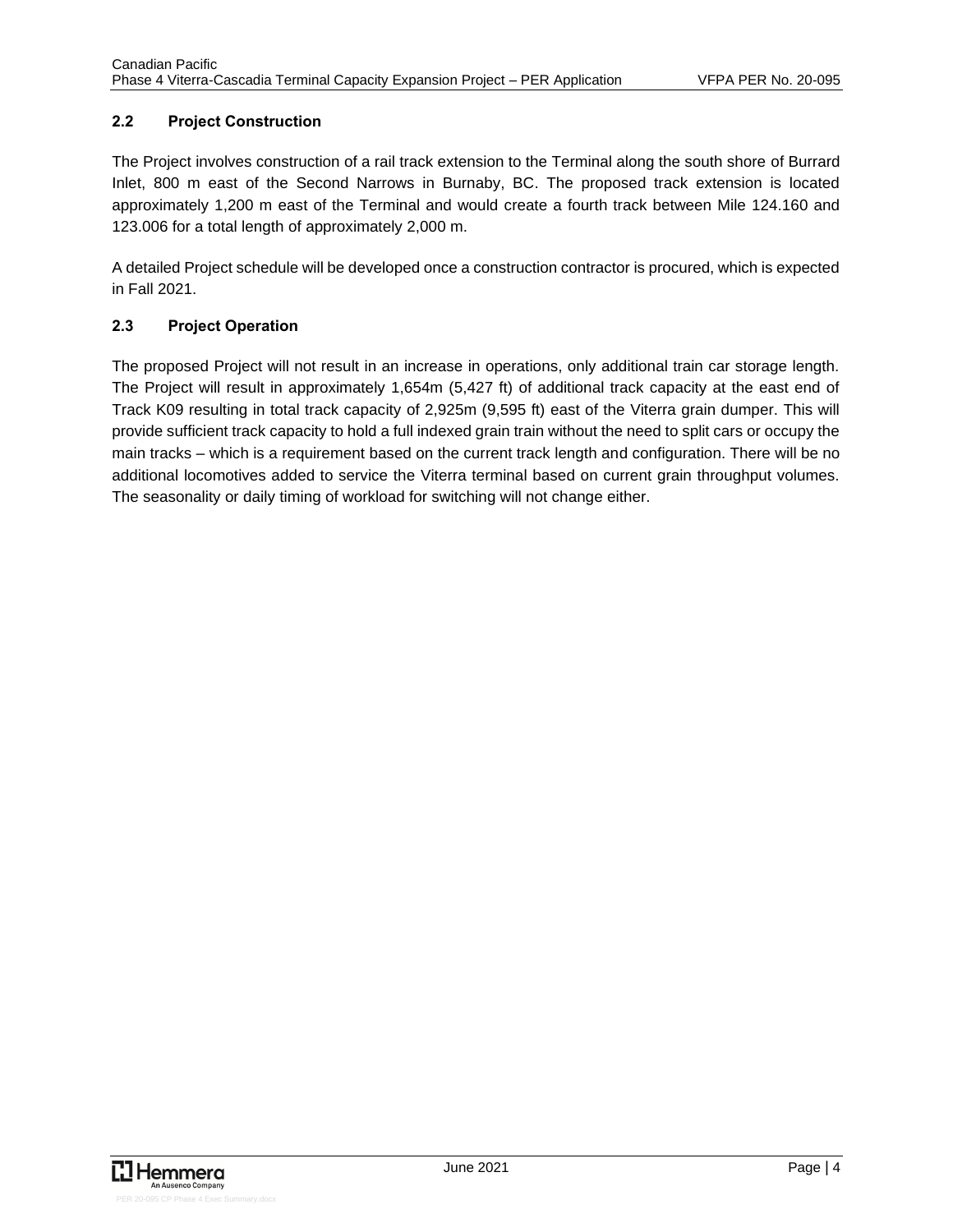# <span id="page-10-0"></span>**3.0 PROJECT DRAWING REQUIREMENTS**

Drawings and associated information needs, as identified in the Submission Requirements, are listed in the drawing concordance table (**[Table 3-1](#page-10-1)**). Engineering drawings listed below have been prepared by qualified professionals and are provided in PDF format in **Attachment 5**. A separate digital file will be provided in AutoCAD format.

### <span id="page-10-1"></span>**Table 3-1 Drawing Concordance**

| <b>Drawing Requirements</b>                                                                                                                                                                                                                                                                        | Hatch Plan Number                                                                                        | Hemmera Drawing Number |
|----------------------------------------------------------------------------------------------------------------------------------------------------------------------------------------------------------------------------------------------------------------------------------------------------|----------------------------------------------------------------------------------------------------------|------------------------|
| Location                                                                                                                                                                                                                                                                                           |                                                                                                          |                        |
| Plan showing the relationship of the proposed<br>Project to surrounding area at a 1:5000 scale                                                                                                                                                                                                     | H362379-GA-100-S0-0001                                                                                   |                        |
| <b>Site Plan</b>                                                                                                                                                                                                                                                                                   |                                                                                                          |                        |
| Lease and property boundaries, easements, and<br>right-of-ways.                                                                                                                                                                                                                                    | 362379-PR-100S0-0005                                                                                     |                        |
| Legal high-water mark where applicable.                                                                                                                                                                                                                                                            |                                                                                                          | Figure 3a and 3b       |
| Location and dimensions of all existing and<br>proposed buildings, structures, equipment, and<br>marine structures.                                                                                                                                                                                | H362379-RW-100-S0-<br>0011-0017; H360165-CV-<br>100-S0-0001-0002; and<br>H360165-SR-100-S0-<br>0002-0003 |                        |
| Access points including roadways, driveways,<br>parking areas, walkways, berths, gangways, docks.                                                                                                                                                                                                  | H362379-GA-100-S0-0001                                                                                   |                        |
| Area of construction staging/laydown area.                                                                                                                                                                                                                                                         |                                                                                                          | Figure 4a - 4c         |
| <b>Marine Structures</b>                                                                                                                                                                                                                                                                           |                                                                                                          |                        |
| Site plan specific to proposed marine works only.<br>Identify existing marine structures and those<br>intended to be removed or relocated or will be<br>impacted (e.g., storm water outfall impacted by rip<br>rap placement).                                                                     | H360165-CV-100-S0-<br>0001-0002                                                                          |                        |
| Dimensions and cross sections of front, rear and<br>two sides of proposed marine structures including<br>dolphins, piles, docks, piers, gangways, floats,<br>fenders, bollards, rip rap, navigational lighting,<br>navigation aids, ranges, dredging channels, dams<br>and areas to be filled etc. | H362379-RW-100-S0-<br>0011-0017; H360165-CV-<br>100-S0-0001-0002; and<br>H360165-SR-100-S0-<br>0002-0003 |                        |
| Dimensions and characteristics of proposed<br>materials.                                                                                                                                                                                                                                           | H362379-RW-100-S0-001                                                                                    |                        |
| Structures in relation to the tidal Higher High Water<br>and Lower Low Water lines including water depth.                                                                                                                                                                                          | H362379-RW-100-S0-001                                                                                    |                        |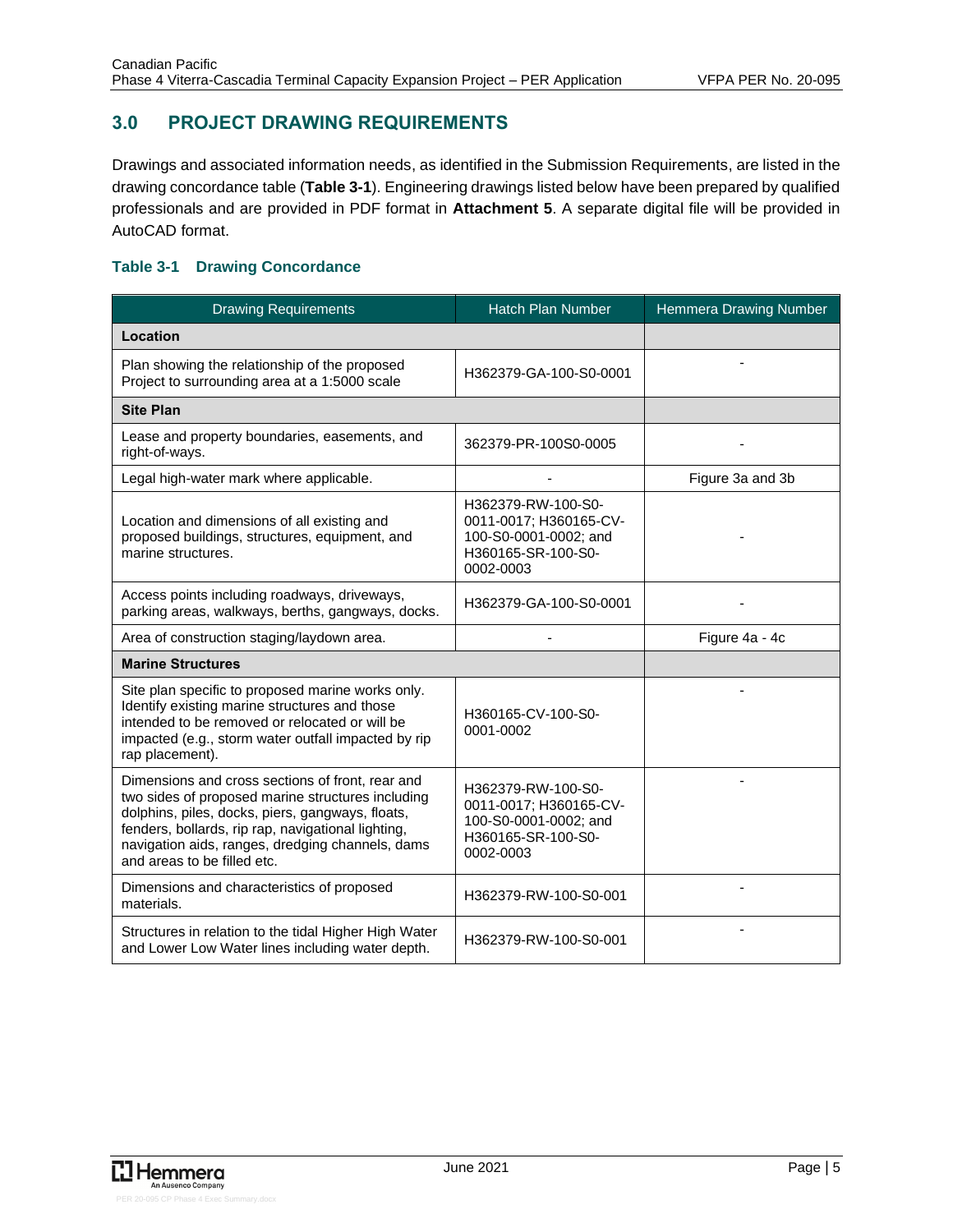| <b>Drawing Requirements</b>                                                                                                                                                                                                                                 | <b>Hatch Plan Number</b> | Hemmera Drawing Number |
|-------------------------------------------------------------------------------------------------------------------------------------------------------------------------------------------------------------------------------------------------------------|--------------------------|------------------------|
| <b>Utilities</b>                                                                                                                                                                                                                                            |                          |                        |
| Separate plans showing existing and proposed<br>utilities.                                                                                                                                                                                                  | H362379-GA-100-S0-0001   |                        |
| Provide written confirmation of which other<br>authorities or jurisdiction will need to provide<br>consent or conduct works to establish connections<br>to utilities, and confirmation that capacity exists<br>within those 3 <sup>rd</sup> party networks. | N/A                      |                        |
| The Applicant is responsible for location of all<br>existing utilities. VFPA will provide known utility<br>information, but location of buried utilities must be<br>confirmed by the applicant.                                                             | N/A                      |                        |
| Rail                                                                                                                                                                                                                                                        |                          |                        |
| Existing and proposed rail tracks, switches, and<br>other associated rail works. (both on and off site to<br>support the proposed development).                                                                                                             | H362379-GA-100-S0-0001   |                        |
| Provide name/number for each track shown on<br>plans; ideally show rail plans with orthophoto<br>overlay and lease boundaries depicted                                                                                                                      | H362379-GA-100-S0-0001   |                        |

# <span id="page-11-0"></span>**4.0 REQUIRED STUDIES, REPORTS, AND PLANS**

The following sections summarize the required studies, reports, and plans submitted to satisfy the PER Application Submission Requirements. Reports include stand-alone technical data reports, which document existing conditions within the Project Area as well as effects assessments. Plans for the Project identify management and mitigation measures during construction and operation to address potential adverse effects of the Project. **[Table 4-1](#page-11-1)** provides a list of all required studies, reports, and plans that were completed for the Project.

### <span id="page-11-1"></span>**Table 4-1 Required Studies, Reports, and Plans**

| Required Studies, Reports, and Plans              | Location           |
|---------------------------------------------------|--------------------|
| Hazardous Materials Handling <sup>3</sup>         | Attachment 6       |
| Geotechnical Report                               | Attachment 7       |
| Rail Operations Plan                              | <b>Section 2.3</b> |
| Marine Construction & Staging Plan                | Attachment 8       |
| <b>Marine Communications Plan</b>                 | Attachment 9       |
| Navigation Impact Assessment                      | Attachment 10      |
| <b>Hydraulic Process and Alteration Report</b>    | Attachment 11      |
| Noise Study                                       | Attachment 12      |
| Archaeological Potential - Preliminary Assessment | Attachment 13      |
| Archaeological Overview Assessment                | Attachment 13      |
| Construction Environmental Management Plan (CEMP) | Attachment 6       |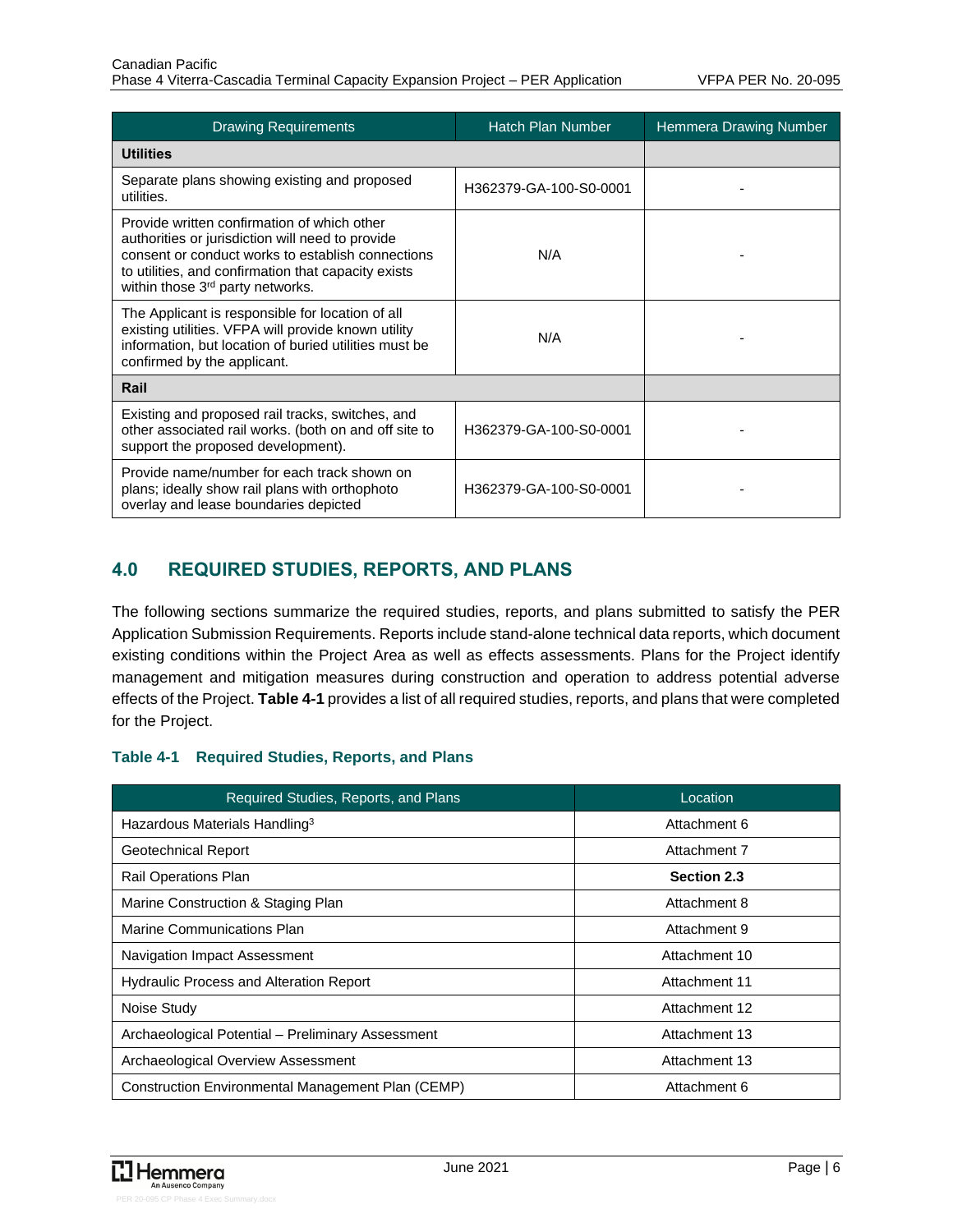| Required Studies, Reports, and Plans                             | Location             |
|------------------------------------------------------------------|----------------------|
| <b>Vegetation Plan</b>                                           | Attachment 14        |
| Soil/Sediment Management Plan                                    | Attachment 6         |
| <b>Biophysical Survey Report</b>                                 | Attachment 14 and 15 |
| <b>Nesting Bird Survey</b>                                       | Section 4.2.8        |
| Species-at-Risk Assessment                                       | Attachment 14        |
| <b>Invasive Species Assessment</b>                               | Attachment 14        |
| Spill Prevention and Emergency Response Plan (on land and water) | Attachment 6         |

#### <span id="page-12-0"></span>**4.1 Project Studies and Report**

The Project Studies and Reports described below were completed by qualified professionals in their respective fields.

#### <span id="page-12-1"></span> $4.1.1$ **Hazardous Materials Handling**

Hemmera prepared sections of the CEMP (**Attachment 6**) to meet Hazardous Materials Handling requirements. The Environmental Emergency Plan section identifies stored chemicals that will be temporarily onsite during Project construction.

During the operation phase cars operating along the rail corridor and within the Project Area will carry nonhazardous materials (i.e., grains, oilseeds and pulses) and, therefore, any spills will be encompassed within the Emergency Response Plan (**Attachment 6, Section 8**. No hazardous materials will be stored on site during operations.

The Hazardous Materials Handling section recommends measures for the storage, handling, and recycling or disposal of hazardous building materials prior to and during demolition to best address the identified hazardous materials, including retaining an abatement specialist contractor to manage handling and removal processes. Handling of hazardous building materials, adherence to contract specifications, quality control, and final acceptance of the work remain the responsibility of CP.

#### <span id="page-12-2"></span> $4.1.2$ **Geotechnical Report**

Geotechnical investigations were completed by Golder Associates Ltd. (Golder) and summarized in their Geotechnical Report (**Attachment 7**). The purpose of this investigation was to determine the subsurface conditions in the Project Area and, based on this information, to provide the engineering inputs on geotechnical aspects for the route option selection and preliminary design of the project. Golder executed two drilling programs: (i) an onshore drilling investigation within the footprint of the existing northern track and (ii) an intertidal drilling investigation on the shoreline along the eastern segment of the proposed track expansion.

In general, the subsurface soils at the Project consist of fill (on CP existing railway embankment), silt, silty clay to clayey silt, silty clay, clayey silt, and silty sand.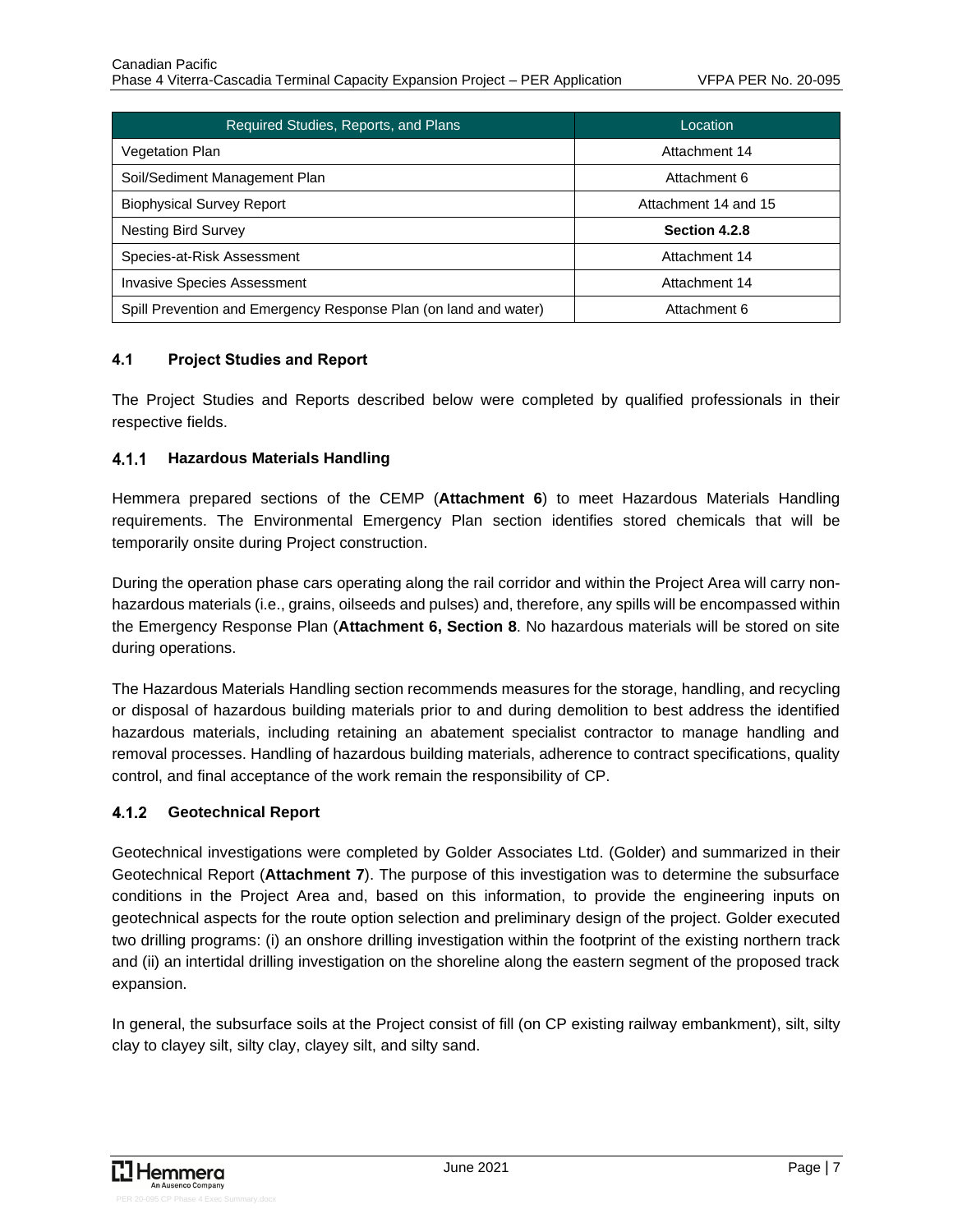### <span id="page-13-0"></span>**4.2 Existing Conditions and Project Effect Reports**

Existing conditions for the Project for biophysical and socio-community components were documented in technical data reports, and potential Project-related effects were considered in assessment reports. This section summarizes the technical data reports and Project effects assessments conducted in the vicinity of the Project.

The environmental components selected for inclusion in the Application are listed in **Section 4** of the PER Application Submission Requirements. **[Table 4-1](#page-11-1)** above, identifies the technical data reports completed and their location within this Application.

#### <span id="page-13-1"></span> $4.2.1$ **Navigation Impact Assessment**

Logistro Consulting International completed the navigational risk, impacts and mitigation assessment for the Project (**Attachment 10**). The scope of the study was to review safety of navigation and operations related to the construction of the Project in VFPA's waters including the requirement for the Contractor's<sup>3</sup> vessels to navigate through two marine control areas; First Narrows (Traffic Control Zone 1) and Second Narrows (Traffic Control Zone 2) and maintain safe navigation. These detailed and comprehensive Traffic Control Zones have been developed by VFPA to mitigate risks associated with navigation through the "narrows".

The Contractor has not been selected but the marine navigation requirements will be the same as for all other commercial navigation in the Port of Vancouver. The navigation impact assessment was conducted based on an assessment of typical marine equipment such as cranes on barge, marine barges for construction materials, support tugs and work boats. The selected Contractor will be required to provide to VFPA Marine Operations the specific number and dimensions of proposed marine equipment intended for use. Further, based on the detailed equipment list, specific working requirements may apply to the Contractor working in and around the Project Area. Based on the proposed construction methodology, the Project will conservatively generate the movement of two additional barges to the regular daily Port of Vancouver traffic over the Project construction window. This is based on transportation of approximatively 1000 tonnes per day during the construction windows.

Several procedures and mitigation measures are in place to ensure the safety and security of marine activities. The proposed Contractor's vessels will be sailing through waters under VFPA jurisdiction that has well established practices and procedures to ensure safety of navigation. Once the Contractor is selected by CP, they will be required to prepare a project-specific Marine Activities & Operational Plan (MAOP) addressing all anticipated marine navigation/operation activities of its entire marine assets and equipment proposed for construction of the Project, and also any applicable mitigation measures to alleviate impacts to navigation specific to the proposed works. The MAOP will be submitted to VFPA for review and approval following selection of the Contractor and prior to the start of construction.

The review and analysis of the overall regulatory framework (Transport Canada, Canadian Coast Guard, Port of Vancouver, Pilotage, etc.) indicates very high-level requirements are presently in place to oversee marine safety, security and environmental protection in Canada in general and in the Port of Vancouver in particular. CP will also be applying for a *Canadian Navigable Waters Act* assessment for the Project.

<sup>&</sup>lt;sup>3</sup> The Contractor has not been selected by CP.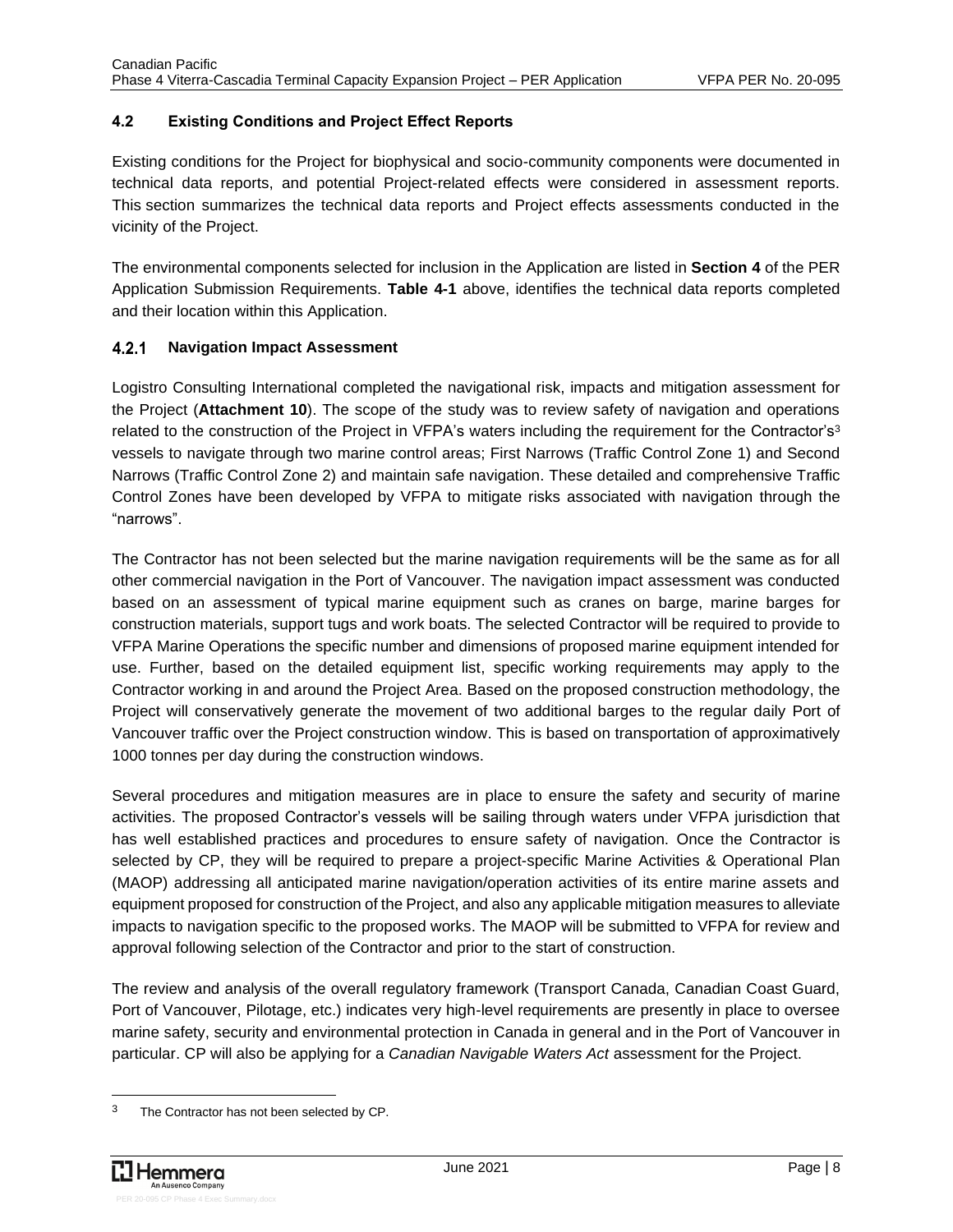As far as marine traffic management, monitoring and control, the VFPA, Canadian Coast Guard (CCG) and the marine community have state of the art equipment and systems to ensure safe navigation within Port of Vancouver waters. The First and Second Narrows channels transit procedures are well established to ensure safety and security. Moreover, the marine infrastructures in both narrows are well designed for strength and equipped with protection against accidental vessel strikes.

#### <span id="page-14-0"></span> $4.2.2$ **Hydraulic Process and Alteration Report**

Ausenco completed the Hydraulic Process and Alteration Report (**Attachment 11**). The potential impacts on hydraulics within Burrard Inlet due to the construction of the widened embankment and placement of engineered fill material (riprap) were investigated.

It is expected that the average velocity of the hydraulic flow through the channel section at the embankment could increase by up tor 0.21% during HHWLT and less than 0.1% at MWL. Further, the flow disturbance is expected to be primarily confined to the areas adjacent to the embankment. These are designed to resist scour as a result of their interaction with the flow. This is not expected to result in a measurable impact on the overall morphology of the Inlet. Furthermore, the channel flow velocity will revert to existing velocities both upstream and downstream of the Project Area.

The effect on flow hydraulics, if any, within the Second Narrows Traffic Control Zone (i.e., TCZ-2) is expected to be unnoticeable for navigational purposes.

#### <span id="page-14-1"></span> $4.2.3$ **Noise Assessment**

CP completed Appendix I of the PER Guidelines - Environmental Noise for the proposed Project construction activities. Based on the assessment results, the Weighted Project Score is 21, which is below the 30 points threshold and, therefore, a detailed noise assessment is not required. The Noise Assessment Project Score Sheet is appended as **Attachment 12**. There are no recorded noise complaints specific to the Project Area. Recorded noise complaints are situated west of Mile 125 where the Viterra Cascadia Terminal is located, with Columbia Containers and CP's K and L Yards also in the vicinity.

As per the PER Guidelines - Environmental Noise is intended for the assessment of "potential noise impacts associated with operational activities and proposed projects" and the VFPA has separate guidelines for addressing construction phase noise: PER Guidelines – Construction Environmental Management Plan (CEMP). The CEMP (**Section 4.3.3, Attachment 6**) identifies mitigation that would be applied to temporary noise from construction activities. The hours of work will be consistent with the VFPA's standard work hours of Monday to Saturday 7:00 am to 8:00 pm. However, the Contractor has not been selected by CP and if it becomes necessary to work outside of these hours (which appears likely given the requirement to focus fill placement below the HHWLT during low tides), a request for extended work hours will be submitted to VFPA after issuance of the PER permit.

#### <span id="page-14-2"></span> $4.2.4$ **Archaeological Potential – Preliminary Assessment**

See **Section 4.2.6**.

### <span id="page-14-3"></span>**Archaeological Overview Assessment**

See **Section 4.2.6**.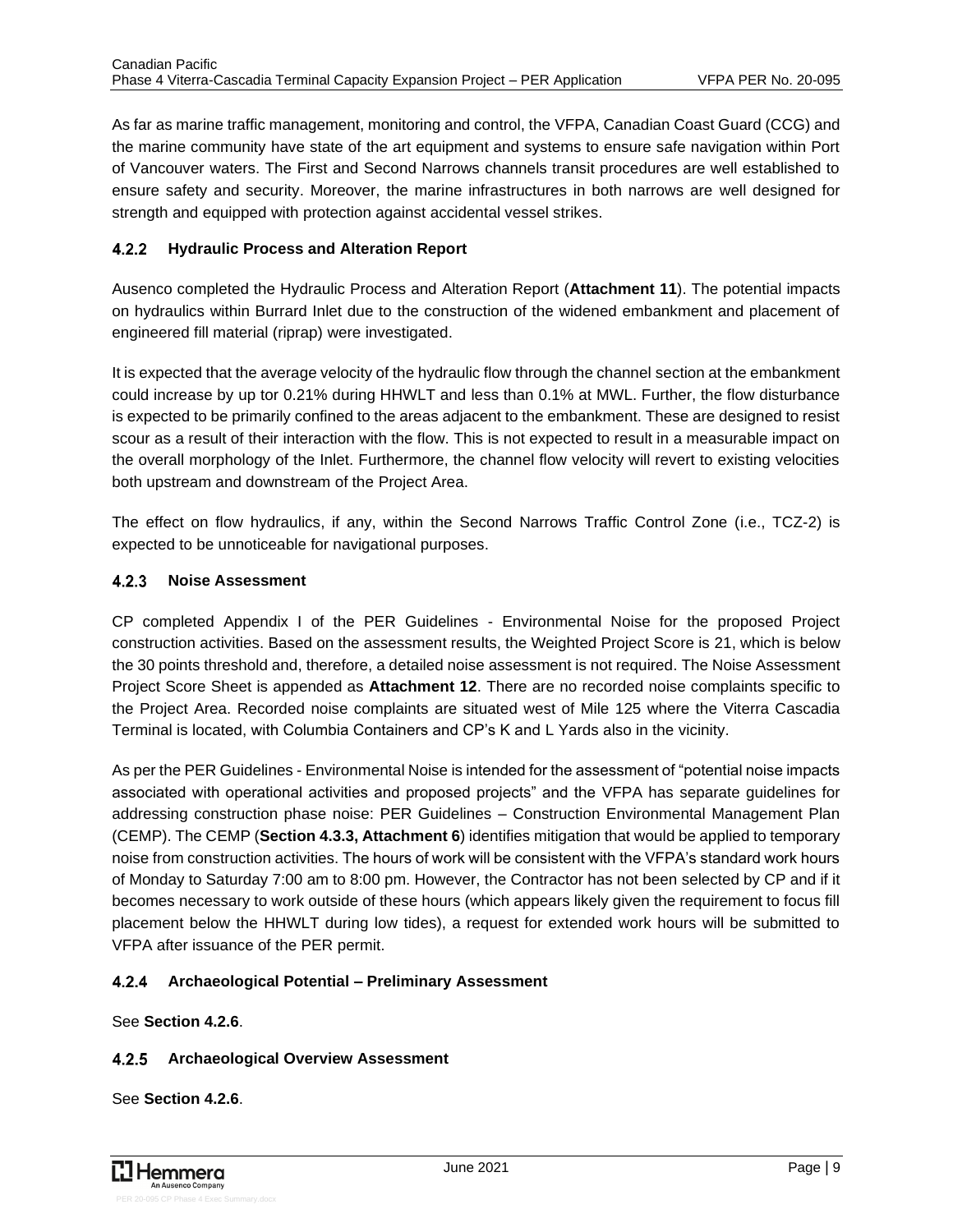#### <span id="page-15-0"></span> $4.2.6$ **Archeological Impact Assessment**

Terra completed an AIA for the Project (**Attachment 4.2.4**). The entire Project area was surveyed on foot by a crew of two on June 22, 2020. Ninety-five bagged geotechnical samples, and nine boxed core samples from 11 geotechnical tests (boreholes) were examined at Golder's Burnaby laboratory.

On-site monitoring of the geotechnical testing program was considered impractical due to safety and logistics concerns which restricted on-site inspection of drilling activities; however, excavated samples were examined off site on August 12-13, 2020, shortly after completion of the drilling program.

Four possible lithic artifacts were collected from the intertidal zone adjacent to Rainbow Creek during the survey on June 22, 2020. These were examined at Terra's lithics laboratory. Three of these were determined to be non-cultural. The remaining artifact is a fine-grained volcanic platform remnant bearing flake. A thorough search of the surrounding area on June 22 and on August 20 did not result in any additional finds; in addition, six shovel tests in the vicinity of the find did not identify any intact or disturbed archaeological deposits. However, as the single artifact has been collected, and potential project activities in this location do not involve excavations, no further archaeological work (i.e., construction monitoring) is recommended for the Viterra-Cascadia Terminal Capacity Expansion Project.

Several project design options are currently being considered, including design(s) which involve infilling to extend the existing railway bed north over the intertidal zone, including the DhRr-895 site area. Avoidance is the preferred management option for site DhRr-895.

An Archaeological Chance Find Procedure has been developed for the Project and is included in CEMP (**Attachment 6**). A 1 hr Cultural and Archeological Awareness Presentation will be given to all on-site staff. A Cultural Monitor will ensure communications with all involved Indigenous communities continue for the duration of this Project. This will provide an effective forum for archaeological or heritage concerns to be raised, discussed, and addressed in a timely manner.

#### <span id="page-15-1"></span> $4.2.7$ **Biophysical Survey Report**

Hemmera conducted a Species at Risk and Invasive Species Assessments with Vegetation Overview Plan (Attachment 14, and Aquatics Effects Assessment (**Attachment 14 and 15,** respectively) and in accordance with VFPA's Project PER Guidelines for Habitat Assessment. The two reports assess Projectrelated effects on fish and fish habitat, invasive species, and species of conservation concern. The assessments reviewed both potential effects in the Burrard Inlet and in upland watercourses.

The Project is located just east of the Second Narrows, a 600 m wide narrowing in the inlet which results in high tide-driven currents that can reach up to ~6 knots. Marine and intertidal substrates at the Project are predominantly cobble and boulder (including rip rap) from +3.6 m to -1.0 m CD with sand, silt, and gravel dominating depths of about -1 m to - 5.5 m CD. The intertidal marine assemblages within the Project Area are typical of those commonly observed on hard substrates in Vancouver Harbour. Riparian vegetation occurs as an approximately  $3 - 6$  m wide band (average of 5 m) of low-density, scattered vegetation concentrated near the crest of any rip rap.

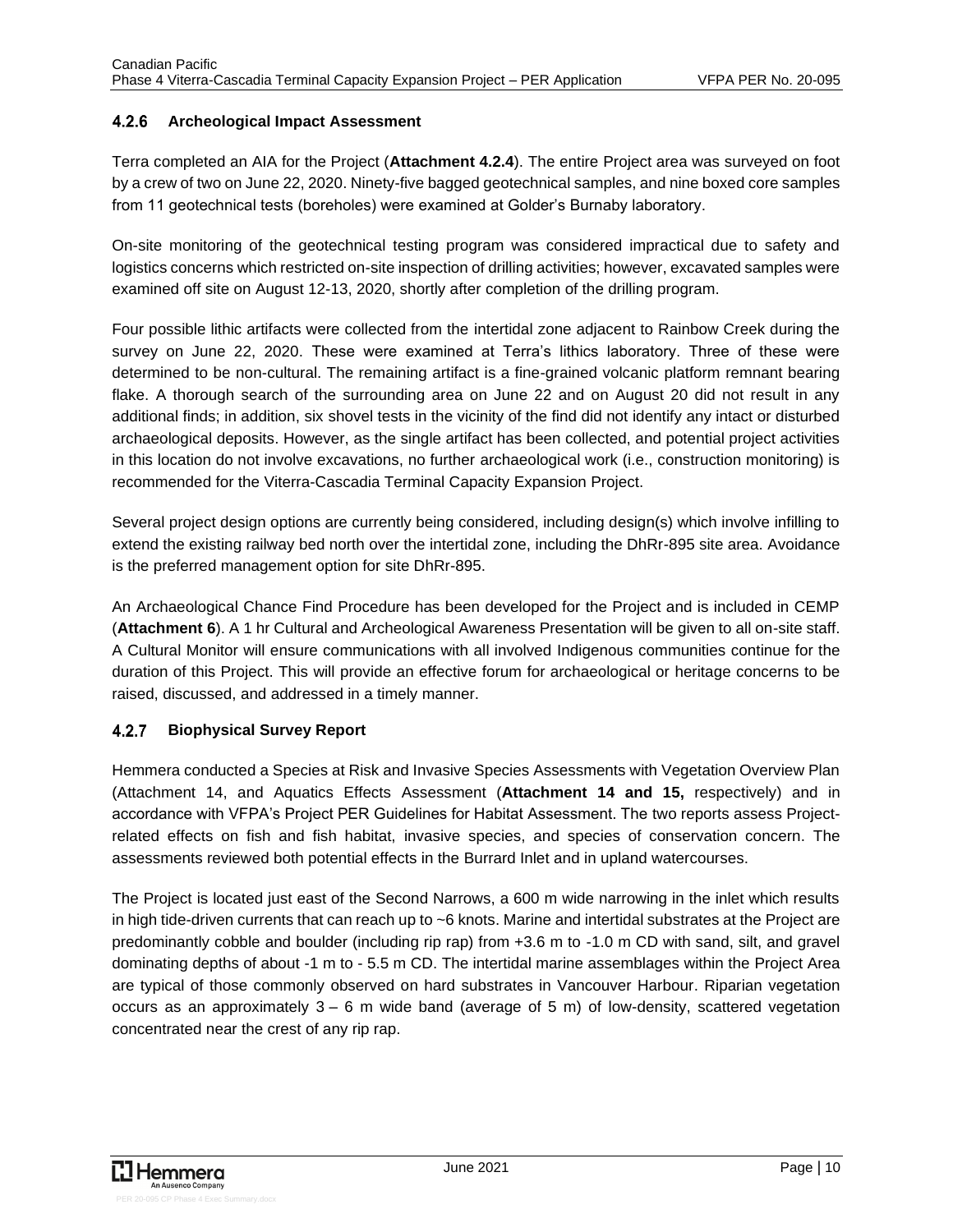The Project may result in potential effects to aquatic and riparian resources, including changes to aquatic sediment concentrations, changes in aquatic contaminant concentrations, changes in habitat structure and cover, and incidental injury or mortality of fish.

The Project is expected to result in the destruction of a total of approximately 11,314  $m<sup>2</sup>$  of fish habitat. This will require offsetting as part of a DFO *Fisheries Act* Application (FAA).

Project-related effects are anticipated to be addressed through the application of appropriate mitigation measures, including adherence to the CEMP, BMPs, and Offsetting Plan.

#### <span id="page-16-0"></span> $4.2.8$ **Nesting Bird Survey**

Vegetation clearing will occur outside the nesting bird risk window of March 15 – August 15 and, therefore, nesting bird surveys are not required for this work. Should vegetation clearing occur within the timing window, nesting bird surveys will be conducted prior to clearing.

During foreshore surveys, song sparrows (*Melospiza melodia*) were observed in marine riparian vegetation and upland of the railway tracks. Northwestern crow (*Corvus caurinus*) and glaucous-winged gulls (*Larun glaucescens*) were observed flying over the Project Area, while double-crested cormorant (*Phalacrocorax auritus*), Canada geese (*Branta canadensis*), unidentified ducks (Anatidae), and unidentified gulls (Laridae) were observed flying over the water near the Project Area. Additionally, numerous waterfowl such as double-crested cormorant and unidentified ducks were floating several hundred metres offshore.

There are bird species that are provincially or federally at-risk with the potential to use the Project Area (**Attachment 14, Section 4**). These species are either have a low likelihood of occurring at the Project Area or are anticipated to avoid the Project during construction activities.

In summary, the Project has the potential to disturb birds during Project preparation, vegetation clearing, and construction activities; however, the application of a CEMP and adherence to BMPs are anticipated to mitigate potentially adverse effects (**Attachment 14, Section 4.2.2**).

#### <span id="page-16-1"></span> $4.2.9$ **Species at Risk Assessment**

Hemmera identified all federal and provincial listed species-at-risk associated with the Project through desktop analysis and field survey. From the desktop research, 110 species were identified; however, suitable habitat at or near the Project area potentially exists for only 27 of the 110 species identified: 14 birds, 9 mammals, 3 amphibians, 1 snake, and 1 turtle.

The species at risk identified during the desktop research face an elevated risk due to their rare occurrence and often specific habitat requirements. Most of these species are not expected to be affected by Project activities, however, due to their habitat preferences differing from most of the habitat located within the work area. The species at risk with a moderate to high potential to occur within the Project area are summarized in Attachment 14; Section 4, including their habitat needs and potential impacts and interaction with Project activities.

Mitigation measures are included in the CEMP (**Attachment 6**).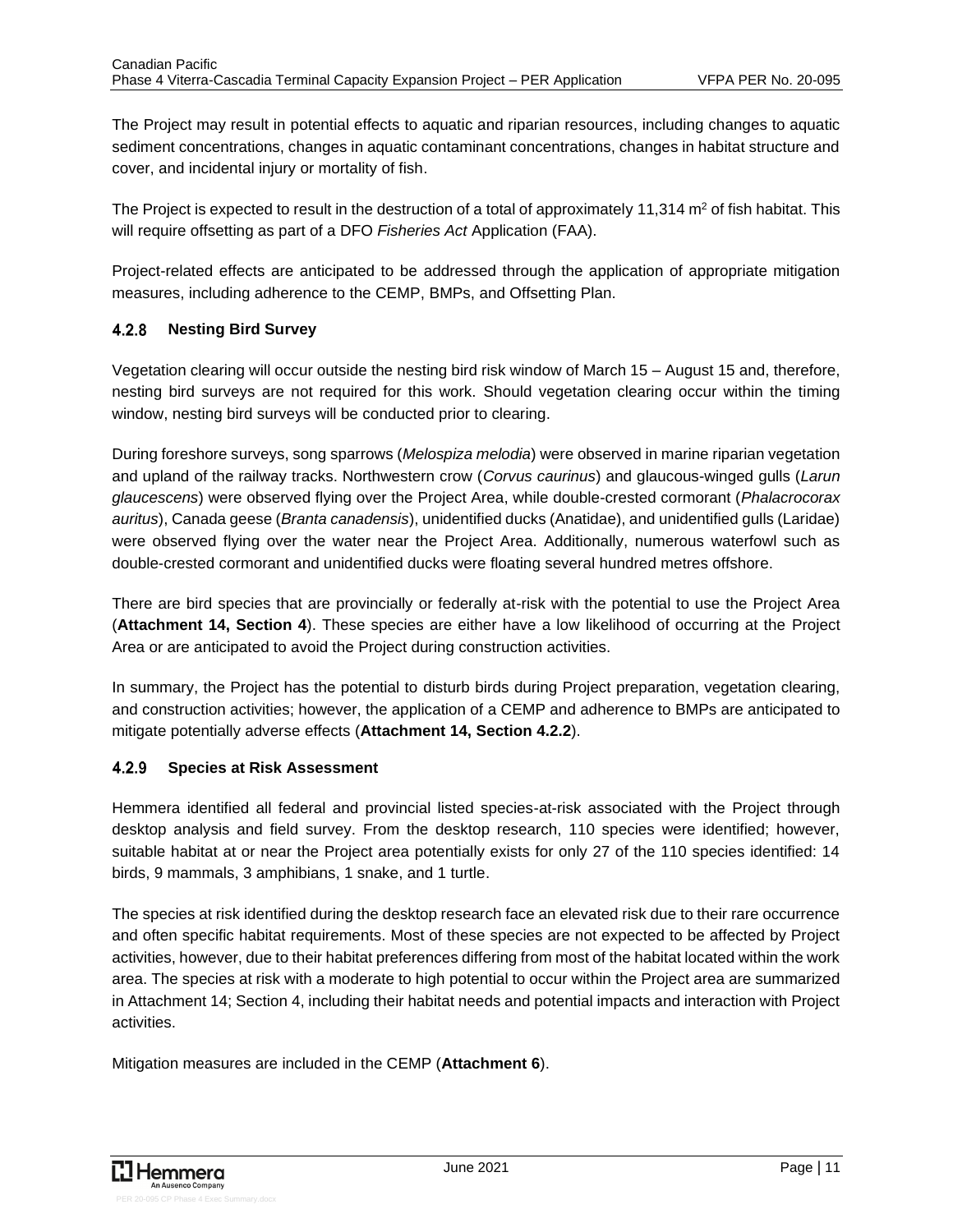### <span id="page-17-0"></span>**4.2.10 Invasive Species Management**

Previous work conducted in the area (Hemmera 2020a) identified recorded occurrences of non-native and invasive species Himalayan balsam (*Impatiens glandulifera*), Himalayan blackberry, English ivy (*Hedera helix*), buttercup species, and Japanese wireweed (*Sargassum muticum*) (**Attachment 14; Section 5**).

Mitigation measures for invasive plant management are included in **Attachment 14, Section 5.2**. The general guidelines for invasive plant management during vegetation removal include:

- Before clearing any vegetation, confirm that a QEP has checked all areas of disturbance for the presence of invasive vegetation. Where invasive vegetation is present, a site-specific Invasive Species Management Plan will be required; include mitigation measures in the plan for working in and around areas of invasive vegetation.
- Minimize the vegetation clearing area to the extent practicable. Minimize excessive soil disturbance to the extent practicable when removing invasive species to avoid new introductions.
- Clear vegetation toward patches of invasive species to prevent spread into un-infested areas.
- Dispose of all above-ground parts of invasive species and any excavated soil containing roots at an approved landfill following protocols as described by the Invasive Species Council of Metro Vancouver (2020); do not compost or leave on site.
- Inspect footwear, clothing, and equipment to confirm they are free of invasive alien species, individuals, seeds, propagules (i.e., any other material that may cause the species' spread) and pathogens.
- Clean and inspect equipment before arriving and before leaving the worksite.
- Clean and inspect equipment daily and at a regular basis, especially when working near areas with invasive species.
- Obtain all untreated construction lumber, erosion and sediment control products (e.g., straw, mulch), or other applicable materials from outside the Project area from a certified weed-free source.
- Minimize bare soil exposure to the extent practicable (e.g., cover stockpiled material with tarps, plant native species, cover with natural mulch/ground coverings etc.).

### <span id="page-17-1"></span>**4.3 Project Plans**

#### <span id="page-17-2"></span> $4.3.1$ **Rail Operations Plan**

The Project will re-configure the CP Cascadia-Viterra railway spur, which will enhance the capacity of rail car storage on the way to Viterra grain terminal. Existing rail traffic will not increase, as outlined in **Section 2.3** above. Project rail reconfiguration is shown on the rail drawings in **Attachment 5** (Project Drawing Requirements) of the PER Application.

#### <span id="page-17-3"></span> $4.3.2$ **Marine Construction and Staging Plan**

Hemmera has prepared a Marine Construction and Staging Plan (**Attachment 8**) that describes the construction methods of the rock infills required for the slope expansion planned for the east section of the Project. A Project Schedule provides anticipated start and end dates of specific activities.

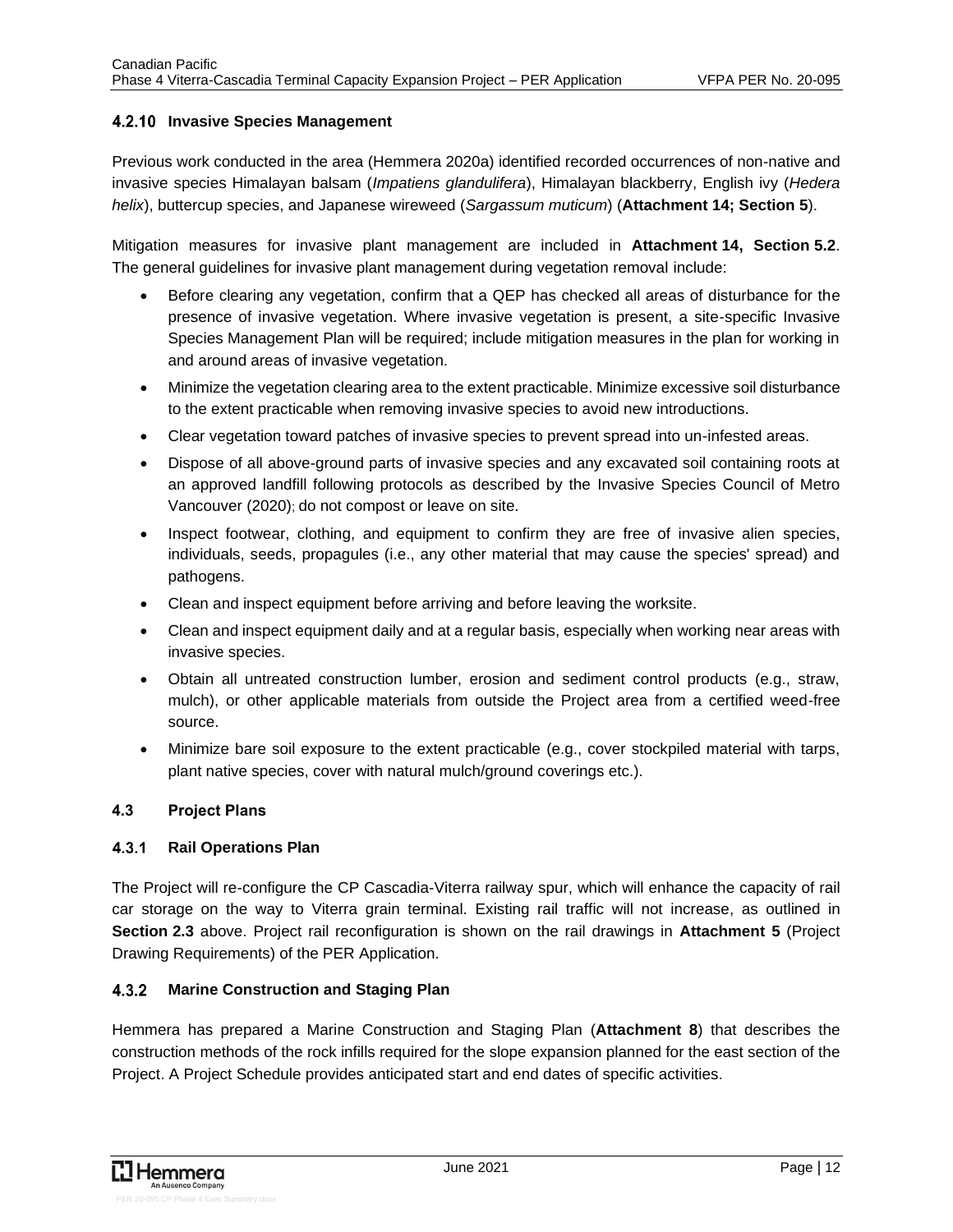### **Marine Communications Plan**

Logistro has prepared a Marine Communication Plan (**Attachment 9**) that provides the Requirements Prior to Commencing Work, Requirements During Work and Requirements at the Termination of Project. A contractor-specific Marine Communications Plan will be required once the Contractor is selected.

### **Requirements Prior to Commencing Work**

At least 10 days prior to commencement of work, the Contractor is required to prepare and submit to VFPA for approval a project-specific MAOP addressing all anticipated marine navigation/operations activities of its entire marine assets and equipment involved and have mitigation measures to alleviate impacts.

At least 10 days prior to commencement of work, the Contractor is required to prepare and submit to VFPA for endorsement the required Stakeholder/Concerned Parties Awareness Lists, Notification Protocol, and Notifications or sample copies.

At least 10 days prior to commencement of work, the Contractor shall notify DFO and the Canadian Coast Guard.

### **Requirements During Work**

Over the duration of the Project work, the Contractor must ensure the following: quality & reliability, reporting, regular meetings with VFPA other parties (if requested by VFPA or CCG), weekly advisories/notices (e.g., NAVWARN), marine notification, and public notification.

### **Requirements at the Termination**

At the end of the Project/work, the Contractor must ensure the following: notification, NOTSHIP removal, closing of the project (lessons-learned).

### **Miscellaneous**

Several other marine communication requirements may be required including Standby Tug (Assist Vessel) requirements, Noise and Light Mitigation, Discharge Notification, Black and Grey Water Treatment, and hydrographic surveys.

### <span id="page-18-0"></span>**Construction Environmental Management Plan**

The CEMP (**Attachment 6**) was prepared by Hemmera consistent with the VFPA Guidelines. Included in the CEMP are measures that will avoid or mitigate potential construction-related effects to environmental resources and the surrounding community. Best practices proposed in the CEMP are based on Project scope and design, existing environmental conditions of the site, recommended mitigation based on assessments completed at the Project Area to date, and industry-standard environmental construction techniques. On-site environmental monitoring of the construction works is a key component for compliance with the CFMP

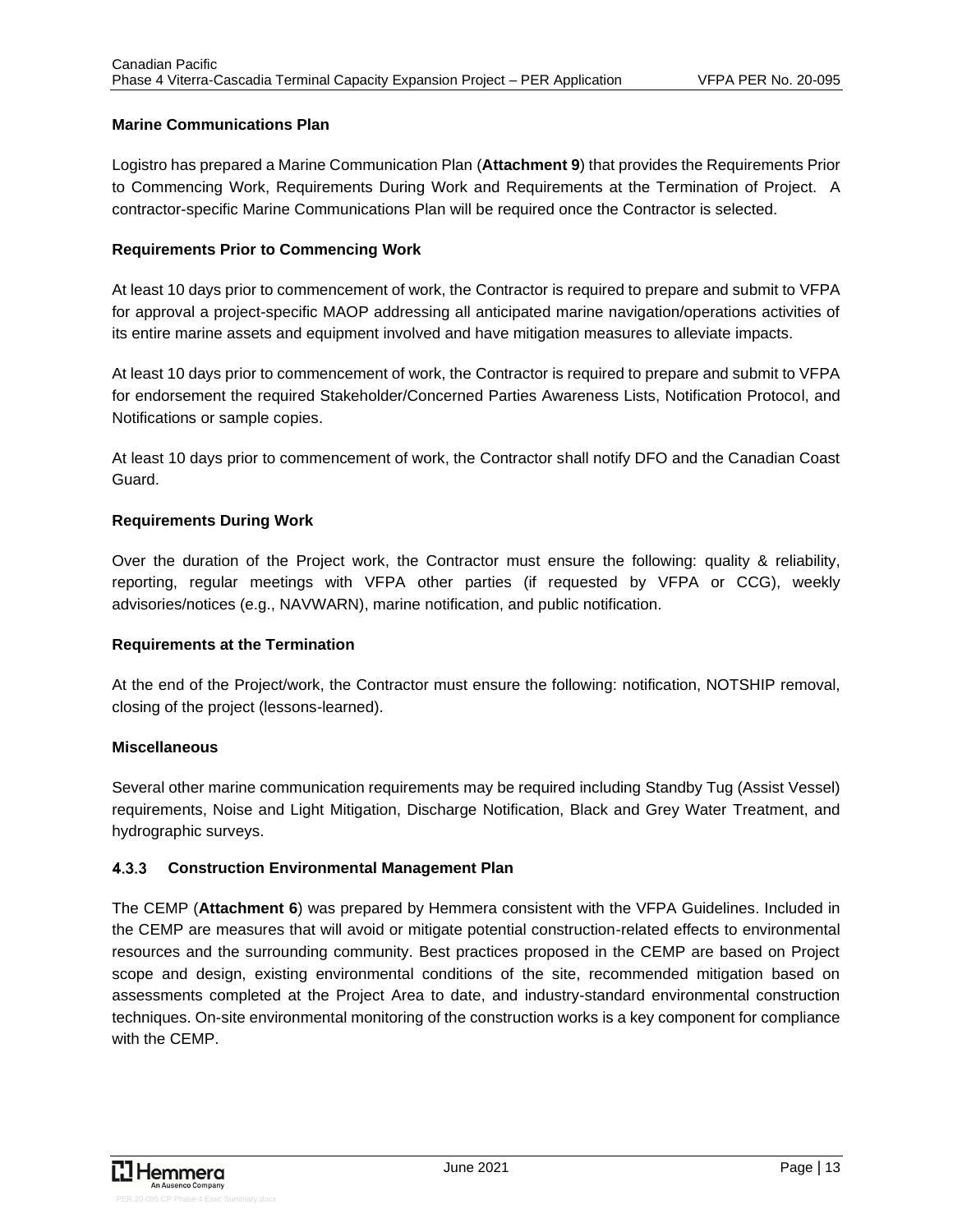The following elements are considered in the CEMP:

- General Practices
- Site Access, Mobilisation, and Laydown Areas
- Air Quality
- Noise and Vibration
- **Water Quality** 
	- General best practices
	- Erosion and Sediment Control
	- Water Quality Monitoring Plan
	- Water Quality Contingency Plan
- Machinery and Equipment
- Contaminated Soil and Groundwater Management
- Vegetation and Wildlife Management
- Marine and Foreshore Works
	- Marine Lifeform Salvage
	- Marine Mammal Monitoring Plan
- Freshwater Habitat Management
- Archaeological and Cultural Resources
- Sensitive Habitat Features and Species
- Emergency Response Plan
	- Emergency Communication
	- Environmental Emergency Plan
	- Spill Response Plan
- Fuel Management
- Waste Management
- **Mitigation Contingency Measures.**

The Project is located on federal land administered by VFPA; therefore, federal and VFPA acts, regulations and policies are applicable to the site. The Contactor will be responsible for preparing work plans that comply with the CEMP and having all required permits necessary to undertake the construction and ensure compliance with the terms and conditions of these permits.

#### <span id="page-19-0"></span> $4.3.4$ **Vegetation Plan**

Hemmera prepared a description of vegetation removal, topography, hydrology, substrate and vegetation removal area and species lists as part of the Species at Risk and Invasive Species Assessments with Vegetation Overview Plan (**Attachment 14, Section 3**).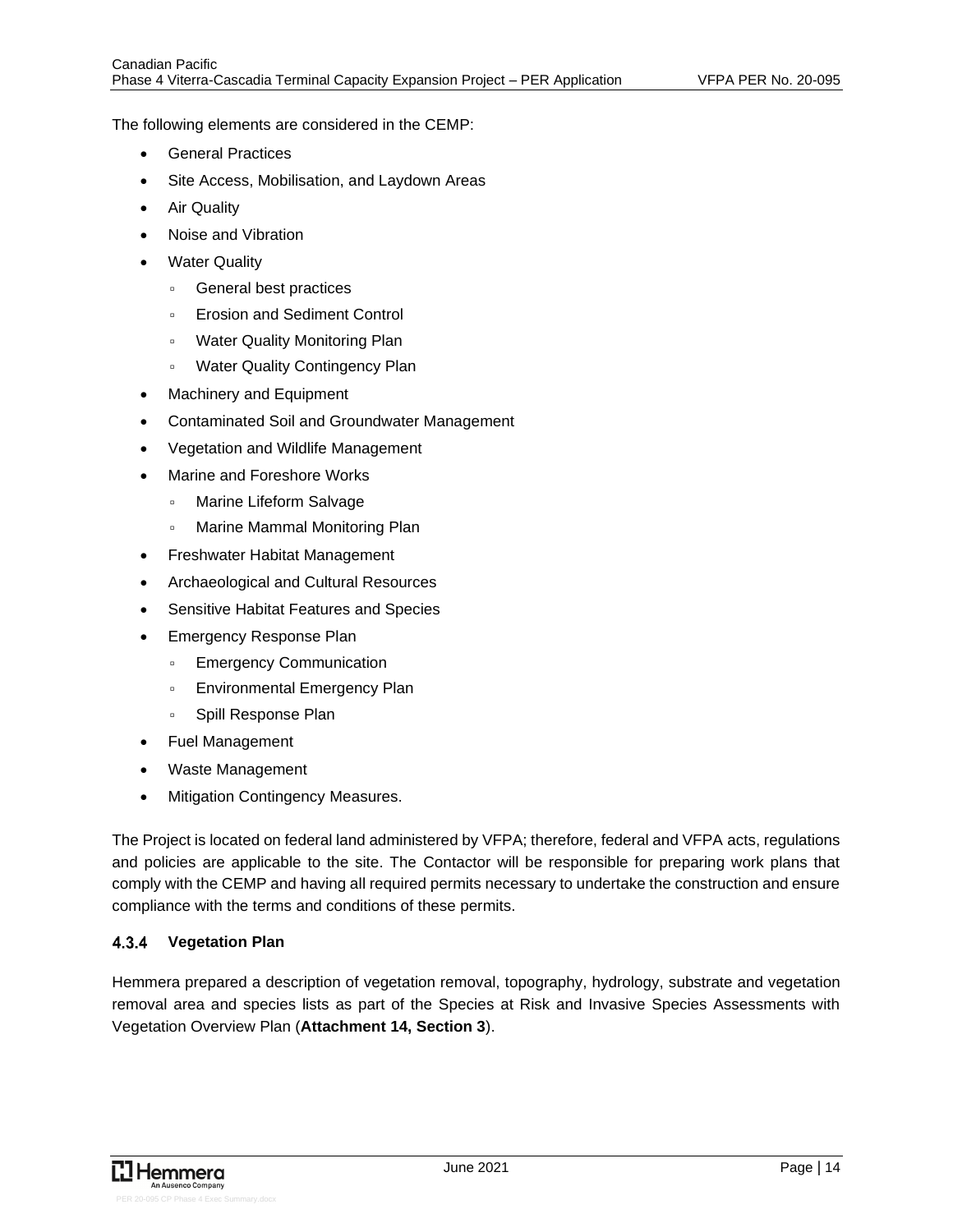#### <span id="page-20-0"></span> $4.3.5$ **Soil/Sediment Management Plan**

Contaminated soil and groundwater has not been identified on-site during previous investigations, and as such, works on-site are not anticipated to encounter impacted soil and/or groundwater. Hemmera prepared the Contaminated Soil and Groundwater Management section, as part of the CEMP (**Attachment 6; Section 5.7**), for use in the unlikely event that contaminated soil or groundwater are encountered.

#### <span id="page-20-1"></span> $4.3.6$ **Spill Prevention and Emergency Response Plan**

Hemmera prepared the Emergency Response Plan, and Spill Response Plan, as part of the CEMP (**Attachment 6, Section 8.3**), which provides guidance for on-site and off-site personnel on the required actions for preventing and responding to spills and emergencies. This plan also provides guidance to mitigate the risk of environmental contamination from the accidental release of deleterious materials by providing clear procedures for their storage and handling, as well as clear plans of action should such a release occur.

Emergency response planning includes an emergency response hierarchy, response tiers (i.e., level of response), roles and responsibilities, resources, and internal and external communications that will be implemented during and after an incident at the Project Area.

## <span id="page-20-2"></span>**5.0 CONSULTATION REQUIREMENTS**

### <span id="page-20-3"></span>**5.1 Indigenous Engagement**

Hemmera has prepared an Indigenous Engagement Summary **(Attachment 16)** that describes which Indigenous communities were engaged, as well as engagement objectives and activities, as well as feedback, issues, and interests raised by Indigenous communities up to December 18, 2020.

Indigenous communities with potential overlapping interests were identified through the BC Consultative Area Database (CAD). Although not identified through CAD, Kwikwetlem First Nation was also engaged due to their existing relationship with CP, as well as interest and involvement in the Viterra-Cascadia Expansion – Phase 3 project. The following Indigenous communities were identified as having potential overlapping interests with the Project, and were therefore engaged throughout the planning and application process:

- 1. Cowichan Tribes
- 2. Halalt First Nation
- 3. Kwikwetlem First Nation
- 4. Lake Cowichan First Nation
- 5. Lyackson First Nation
- 6. Musqueam Indian Band
- 7. Penelakut Tribe
- 8. Seabird Island Band
- 9. Squamish Nation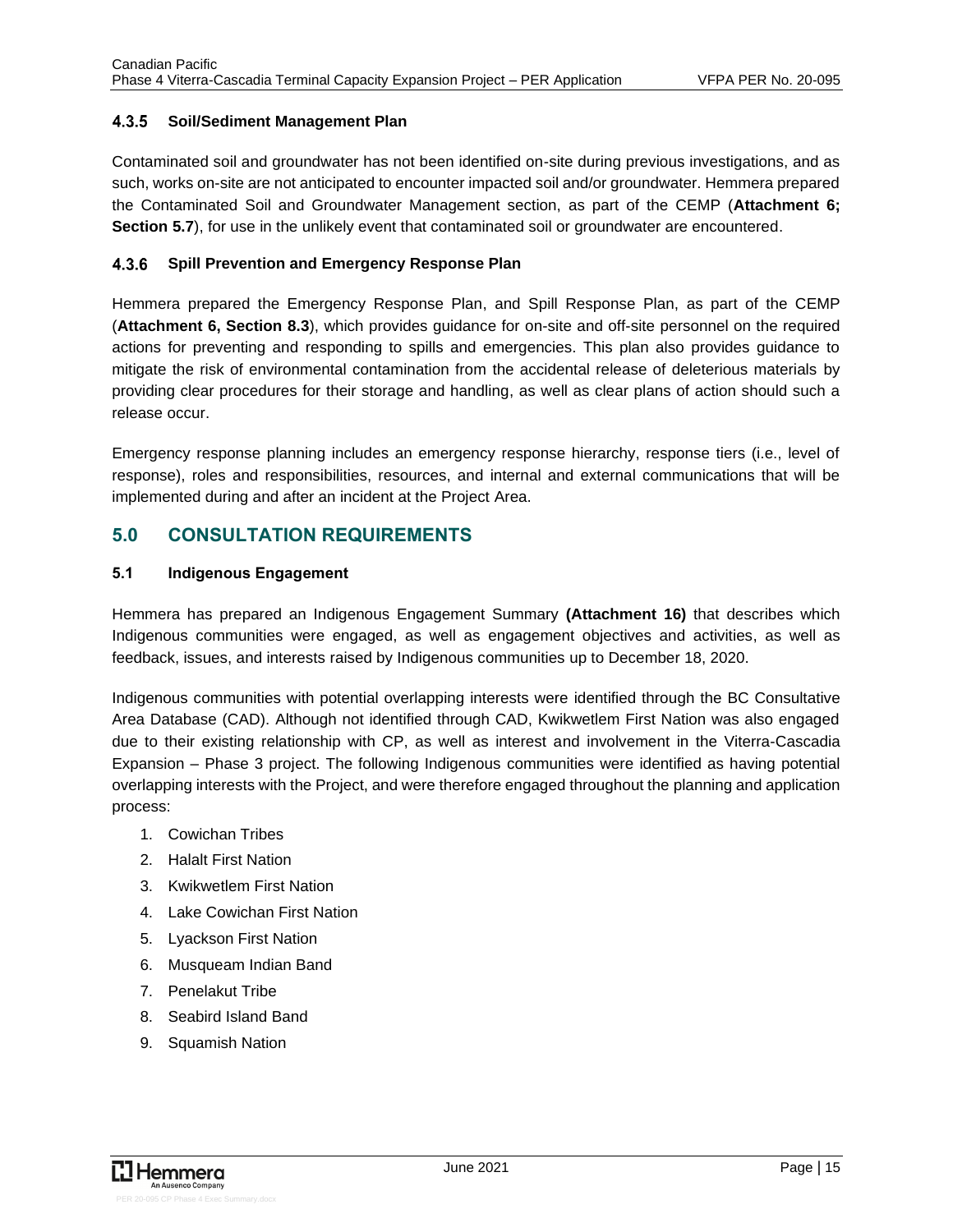- 10. Stó:lö Nation including:
	- Shxw'ōwhámél First Nation
	- Skawahlook First Nation
	- Soowahlie First Nation
	- Stó:lö Tribal Council
- 11. Stz'uminus First Nation
- 12. Tsleil-Waututh Nation

Engagement commenced on April 9, 2020 with an introductory letter outlining the scope and rationale for the Project and requesting that the Indigenous communities express their level of interest in the Project. Subsequent to CP's communication, Kwikwetlem First Nation, Tsleil-Waututh Nation, Musqueam Indian Band, and Squamish Nation expressed their interest in the Project. Halalt First Nation indicated they did not require further engagement on the Project, and Stó:lō Nation deferred the Project to Musqueam Indian Band, Squamish Nation, and Tsleil-Waututh Nation. As of December 18, 2020, the following Indigenous communities have not formally responded to the Project Introduction Letter and follow-up correspondence:

- Cowichan Tribes
- Lyackson First Nation
- Penelakut Tribe
- Seabird Island Band
- Stz'uminus First Nation
- Ts'uubaa-asatx Nation (formerly known as Lake Cowichan First Nation)

CP continues to reach out to Indigenous communities that have not responded to confirm receipt of the introduction letter and offer opportunities for further engagement. Specific dates of correspondence are provided in Attachment 16; Appendix B.

#### <span id="page-21-0"></span> $5.1.1$ **Engagement Objectives**

CP engaged Indigenous communities early in the application planning and preparation process. Engagement objectives for the Project include:

- 1. Identify Indigenous communities with Aboriginal Interests (i.e., Aboriginal rights, including title) overlapping the Project area.
- 2. Develop collaborative working relationships with potentially impacted Indigenous communities by sharing Project information and providing opportunities for Indigenous communities to share comments, concerns, and recommendations regarding Project activities.
- 3. Help ensure that potential adverse impacts to Aboriginal Interests related to the Project are appropriately identified, mitigated, and/or otherwise addressed.

CP is committed to fostering and maintaining regular communications throughout the Project's planning and permitting phases, including the Porth Authority's formal consultation period, and as required during the construction phase.

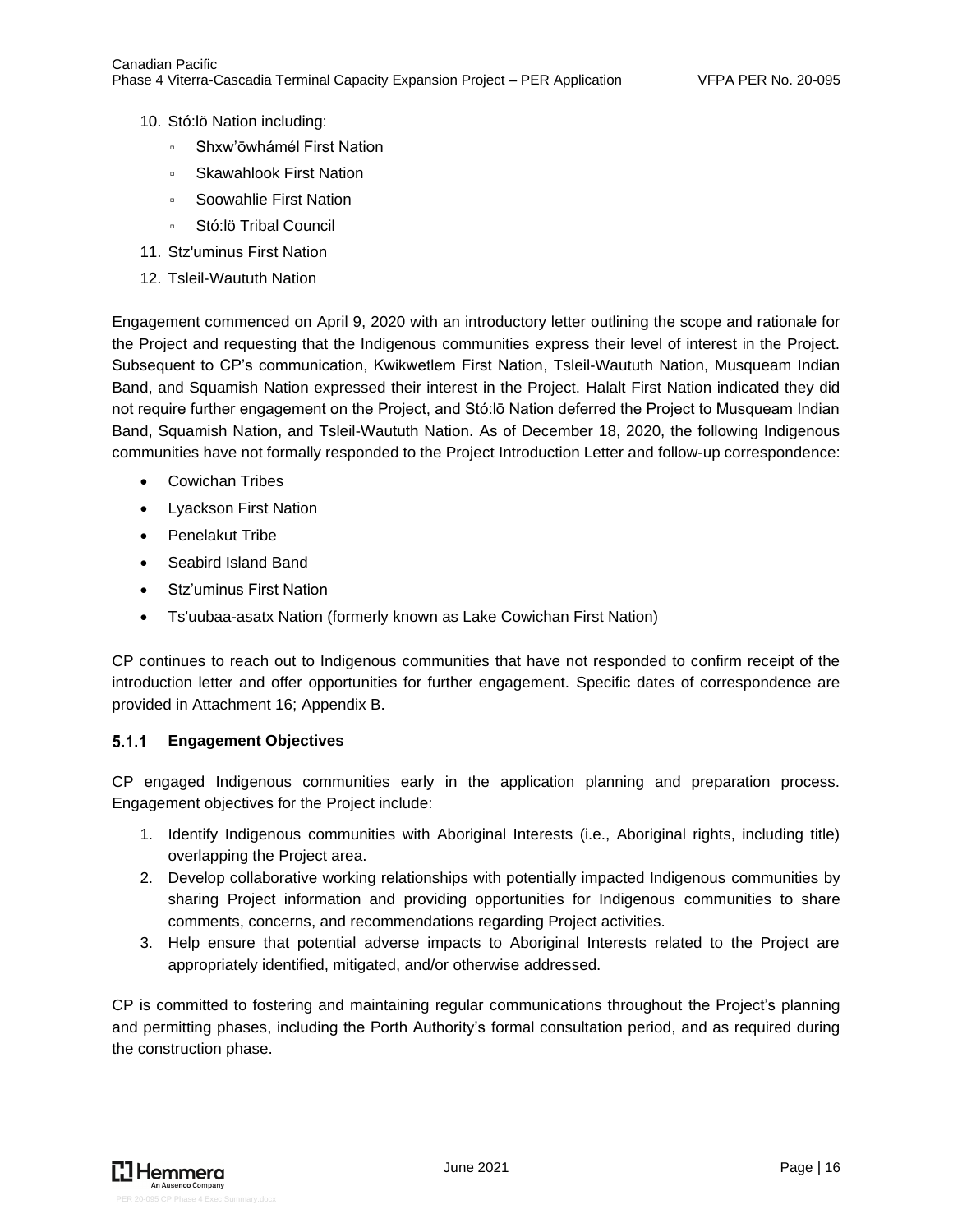#### <span id="page-22-0"></span> $5.1.2$ **Key Engagement Activities**

To date, key engagement activities have included the following (see Table 2 in **Attachment 16**):

- Providing Indigenous communities with a Project introduction letter
- Following up with Indigenous communities by phone and email to confirm receipt of the Project introduction letter
- Answering initial questions
- Holding introductory meetings, as requested
- Providing opportunities to participate in the archaeological program, as requested
- Holding fisheries offsetting workshops, as requested
- Providing key Project documents to Indigenous communities, as requested (e.g., Draft Archaeological Impact Assessment Report<sup>4</sup>, Draft Aquatic Effects Assessment<sup>5</sup>, and Draft Geotechnical Report<sup>6</sup>).

Offsetting has been a key engagement activity with Kwikwetlem First Nation and Tsleil-Waututh Nation, and CP has held multiple meetings with both Indigenous communities to discuss offsetting efforts. CP continues to work with Musqueam Indian Band to organize an offsetting workshop. Kwikwetlem First Nation and Tsleil-Waututh Nation have reviewed and provided comment on the draft Aquatic Effects Assessment and draft Offsetting Plan. The Draft Offsetting Plan has also been shared with both Musqueam Indian Band and Squamish Nation. Offsetting discussions will remain ongoing.

#### <span id="page-22-1"></span> $5.1.3$ **Feedback, Issues and Interests**

Indigenous communities feedback, issues, and interests shared with CP, and CP's responses to these issues and concerns are detailed in **Appendix B**. Common feedback, issues and interests shared by multiple Indigenous communities include:

- Archaeology
- Avoidance or minimization of geotextiles
- Fish and fish habitat, including riprap
- Specific feedback on individual species of vegetation and fish including bull kelp, crabs, salmon, and herring and invasive species.
- Ongoing engagement including construction environmental monitoring opportunities, review of environmental management plans, and discussions on offsetting activities.

CP will continue to work collaboratively with engaged Indigenous communities to obtain their feedback on the Project, consider appropriate mitigation measures, and to facilitate their involvement in ongoing Project activities.

<sup>4</sup> Terra Archaeology Limited. 2020. Viterra-Cascadia Expansion Project – Phase 4. Archaeological Impact Assessment (October 2, 2020).

<sup>5</sup> Hemmera Envirochem Inc. 2020a. Viterra-Cascadia Expansion Project – Phase 4. Aquatic Effects Assessment ( November 9, 2020).

Golder. 2020b. Viterra-Cascadia Expansion Project – Phase 4. Geotechnical Site Investigation Report ( November 20, 2020).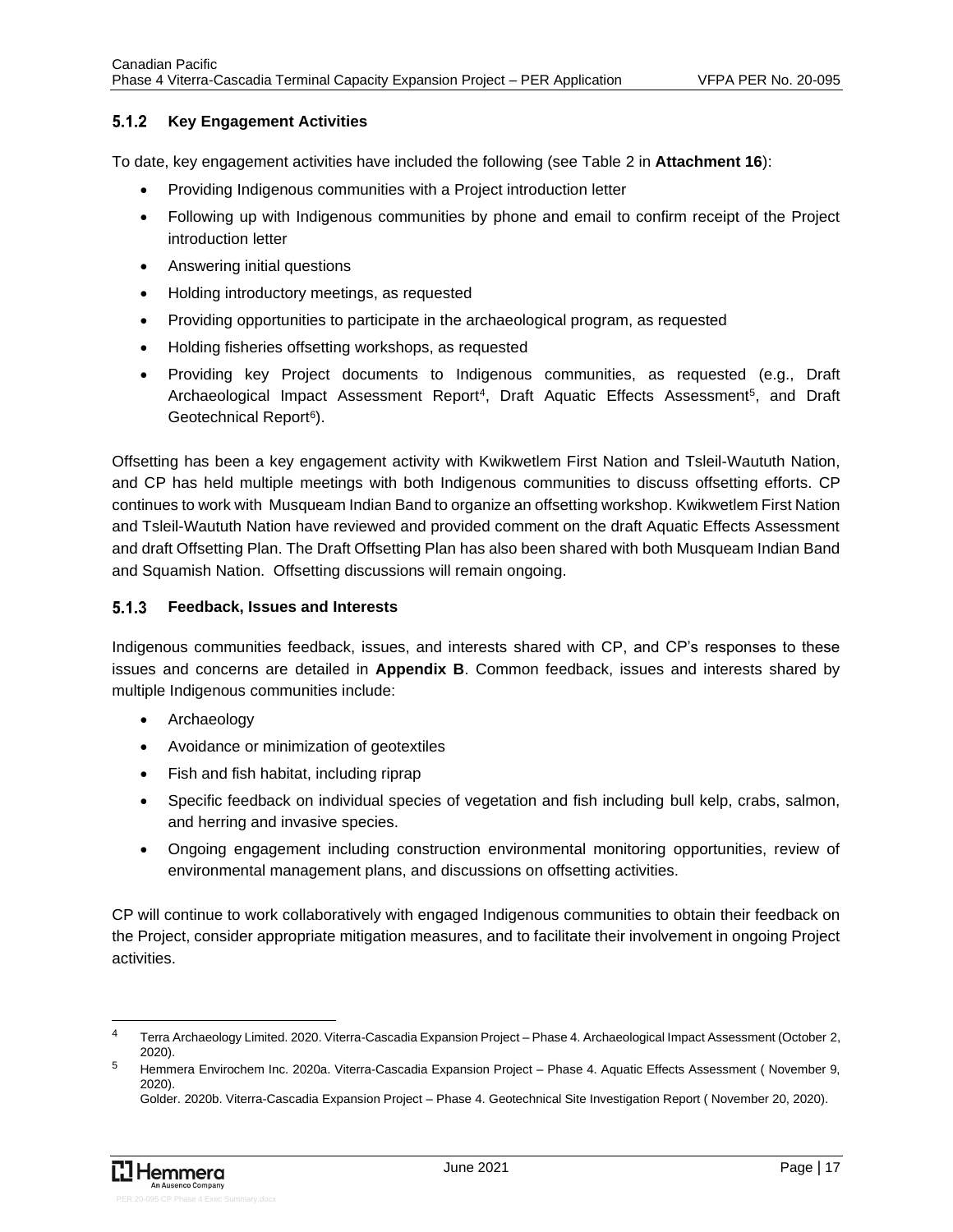### <span id="page-23-0"></span>**5.2 Stakeholders**

The proposed Project may have an impact on stakeholder interests. Stakeholder notification and consultation will be led by the VFPA during the application review phase with the involvement of the Applicants at the request of the VFPA (responding to stakeholders, attending meetings etc.). The following stakeholders will be involved:

- City of Burnaby
- Metro Vancouver
- Parkland Refinery

VFPA may revise the list of stakeholders upon acceptance and review of a complete Project Application.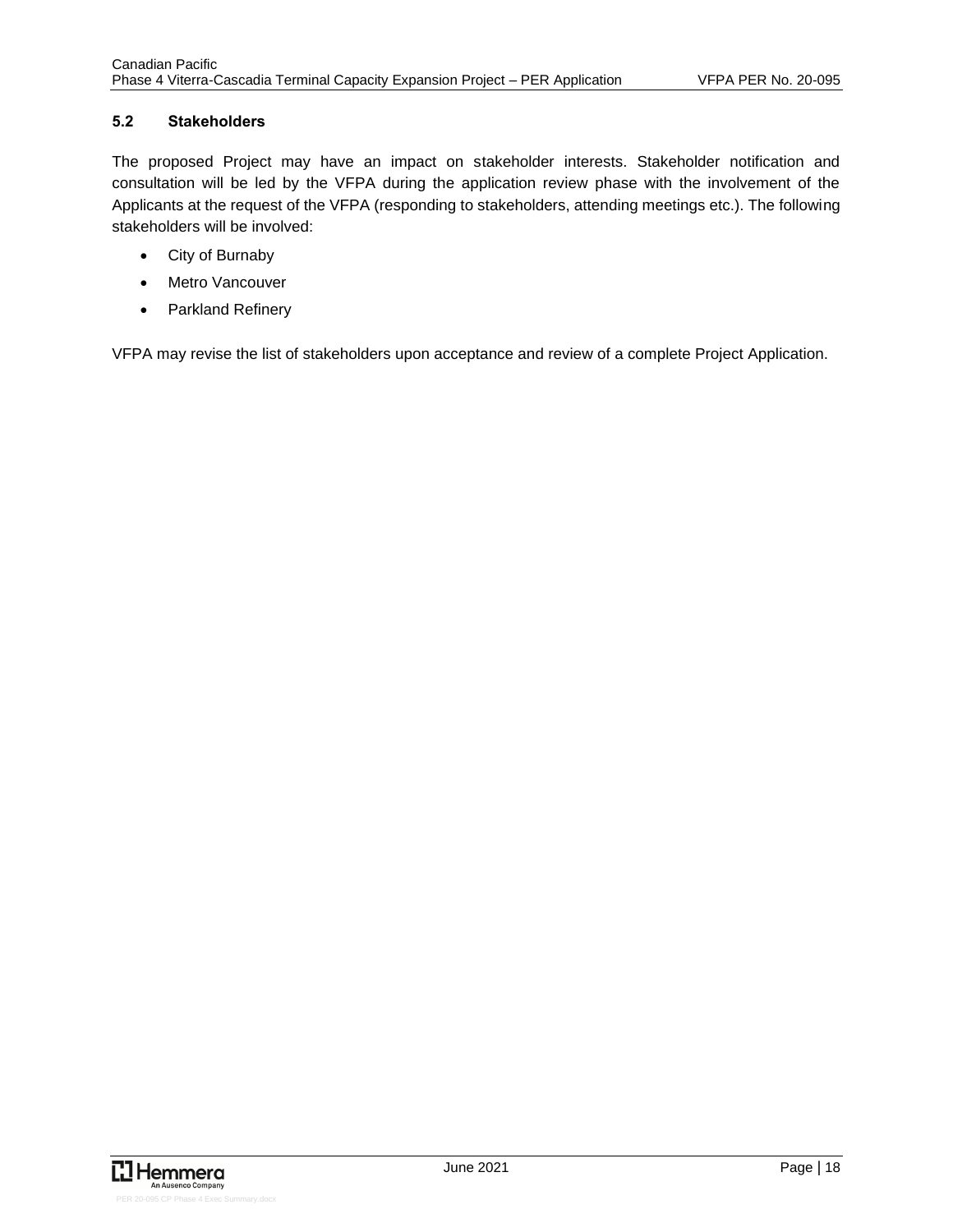# <span id="page-24-0"></span>**6.0 OTHER REQUIREMENTS/CONSIDERATIONS**

### <span id="page-24-1"></span>**6.1 Fisheries and Oceans Canada Review and Offsetting**

An Aquatic Effects Assessment (AEA) dated October, 2020 was prepared by Hemmera and formed the bases for development of mitigation strategies and habitat offsetting for residual impacts as a result of the embankment infill.

In summary, a total of 56,265 m2 of habitat will be affected with 29,185 m<sup>2</sup> requiring offsetting. Further details can be found in **Attachment 15**.

Hemmera prepared an Offsetting Plan, which was, along with other supporting documents, submitted to DFO for consideration and issuance of a Fisheries Act Authorization, details can be found in **Attachment 17**.

In order to gain input from Indigenous Communities and provide opportunities for the identification of any additional fisheries management objectives or goals, an effort was made to meet with those Indigenous Communities with traditional territories and interests overlapping with the Project. As of the date of this Offsetting Plan, workshops to discuss the Project and potential offsetting were undertaken with the Tsleil-Waututh Nation and Kwikwetlem First Nation on August 11, 2020. An additional workshop took place with both the Tsleil-Waututh Nation and Kwikwtlem First Nation on October 28, 2020 and November 2, 202, respectively.

### <span id="page-24-2"></span>**6.2 Transport Canada Review**

Hemmera is preparing and will be submitting a "Notice of Works" package to Transport Canada, in accordance with the federal *Navigation Protection Act*. Once this application has been submitted to Transport Canada, a copy of the submission package with reference to date of submission will be provided to VFPA.

### <span id="page-24-3"></span>**6.3 Land Requirements**

CP will need to obtain land and water lot leases from VFPA, in support of both the Project infrastructure and the offsetting works (as described in **Section 6.1**).